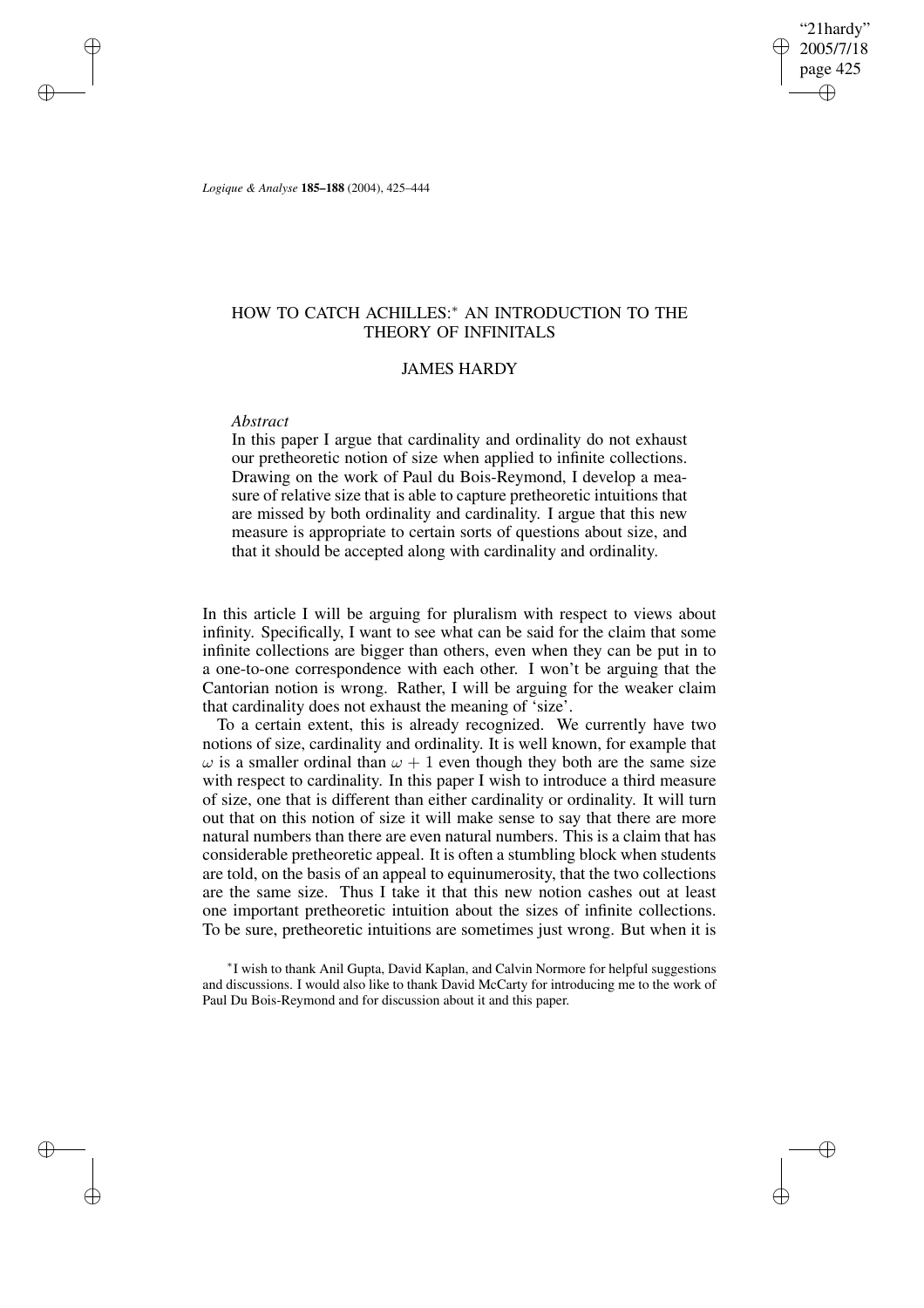# "21hardy" 2005/7/18 page 426 ✐ ✐

✐

✐

#### 426 JAMES HARDY

possible to construct a theory that preserves them, that theory is, other things being equal, to be preferred over theories that violate them.

I will begin by setting out a case in which I think there is a very strong pretheoretic intuition that one collection is larger than another despite their being equinumerous. I will then outline a portion of Paul Du Bois-Reymond's Infinitärcalcül. Finally I will show how a modified version of the Infinitärcalcül can be used to support the pretheoretic intuition.

# 1. *The Race*

We join Achilles and Tortoise just after their race, made famous by Zeno, in which Achilles caught up with Tortoise after giving him a head start.

"Whew," said Tortoise, "that was some race Achilles. I was sure that I had you after you offered to give me a head start. Who would have thought that you would have had the sheer dogged persistence to complete the infinite series of tasks needed to catch up to me?"

"Oh come now Tortoise, it wasn't that much of a feat. You have to remember, I run a lot faster than you do."

"You are too modest Achilles. And besides, we both know that your speed, impressive as it is, had nothing to do with your catching up to me."

"We do?"

"Of course we do. Had you run as fast as Hermes, you would never had caught me if you hadn't stuck it out through that infinite series of tasks. If your dedication to your goal had ever wavered, had you allowed yourself to be daunted by the enormity of the task before you, then I would be the one wearing the laurel wreath"

"Well, yes, I suppose that's true. But wasn't it my speed that allowed me to do all that?"

"There you go again, trying to distract attention from the real secret to your success. You are a sly one. I wish I had seen through your cunning when you offered to give me a head start, for now I see that it was the head start that allowed you to catch up to me."

"What!?"

"Yes, in fact I'll wager that had we switched positions, I would have caught up with you rather than you catching up with me. It would have taken me longer, but still, I would have done it."

"That's preposterous!"

"Is it? Let's put it to a test. We'll run another race. This time I'll give you a head start and we'll say that if I catch you, then I win. Agreed?"

"Well, um, er, that is, ... Look Tortoise, if you give me a head start, and I run faster than you, we could run all the way to Macedonia and you wouldn't catch up to me."

✐

✐

✐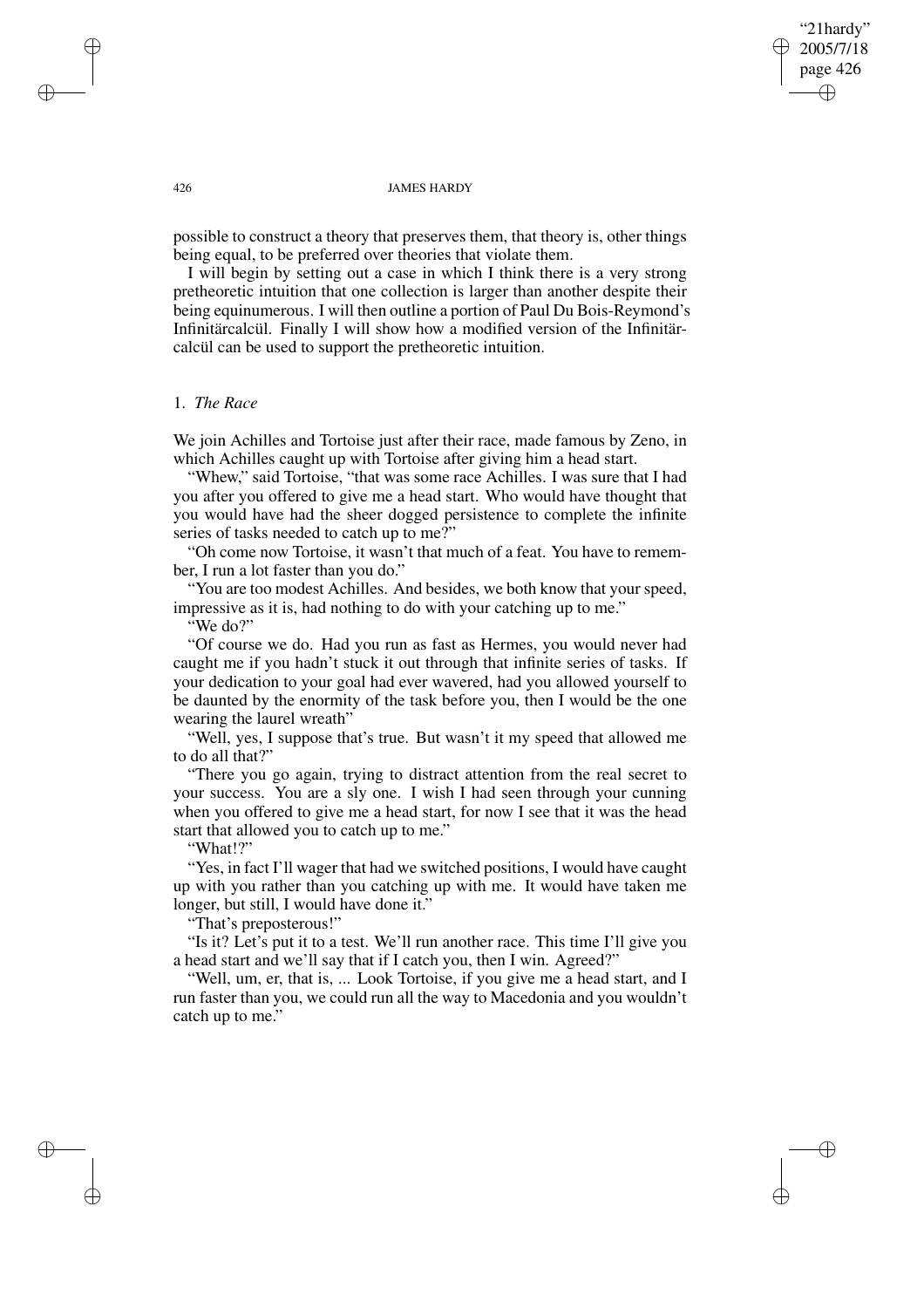✐

## HOW TO CATCH ACHILLES: AN INTRODUCTION TO THE THEORY OF INFINITALS 427

"What's wrong with running to Macedonia?"

"Well, for one, I have a victory celebration to attend this evening and I could never get back in time."

"Hmmm, well then, let's run on this circular track. That way we won't get too far away from the celebration. I'll give you a one lap head start. If there is ever a time at which I've run as many laps as you, then I'll have caught up to you. Right?"

"Well, yes, that would work. But still it would take too long. Even though we wouldn't go very far away, the race still wouldn't be done in time for the dinner."

"You may have a point there. Let's get Zeus to help us. Every time I run a lap, he can double our speeds. That way each lap I run will only take half as long as the previous one.

"I don't know, it could still take a long time."

"Well then, if I haven't caught up to you by the start of the victory dinner, we'll just say that you won."

"Okay."

✐

✐

✐

✐

Achilles and Tortoise line up at the starting point. Achilles takes off first, Tortoise starts after Achilles has run one lap. Achilles runs ten times faster than the Tortoise, so by the time Tortoise completes one lap, Achilles has run a total of 11. By the time Tortoise has run two laps, Achilles has run 21. Zeus obligingly doubles the speed of the two contestants each time Tortoise completes a lap. Thus even though Tortoise takes an hour to complete the first lap, by the time two hours have passed, the race is over. We rejoin the contestants as they are catching their breaths.

"Well Tortoise, that was quite some race. I've never run so fast. But now it appears that I have two victories to celebrate tonight."

"Oh?"

"Yes. Although the race was a bit of a blur at the end you must admit that I won. I started off with a one lap lead, and I increased that lead throughout the race. By the time you had run one lap, I had a lead of 10 laps. When you finished your second lap, I had a lead of 19. All through the race my lead kept getting bigger and bigger. You never decreased my lead in the slightest. In fact, if you consider the infinite series comprised of my lead after each lap you ran (i.e the series 10, 19, 28, ... ) you can see that it approaches infinity. So it seems reasonable to conclude, that by the end of the race I was ahead by an infinite number of laps. So not only did you never catch me, you always just got farther behind and ended by being infinitely far behind."

"Well put Achilles! I see that you've learned something about infinite series from the many discussions of our previous race. But I'm afraid you're missing the point."

"I am?"

"Yes, despite your argument, I did win the race."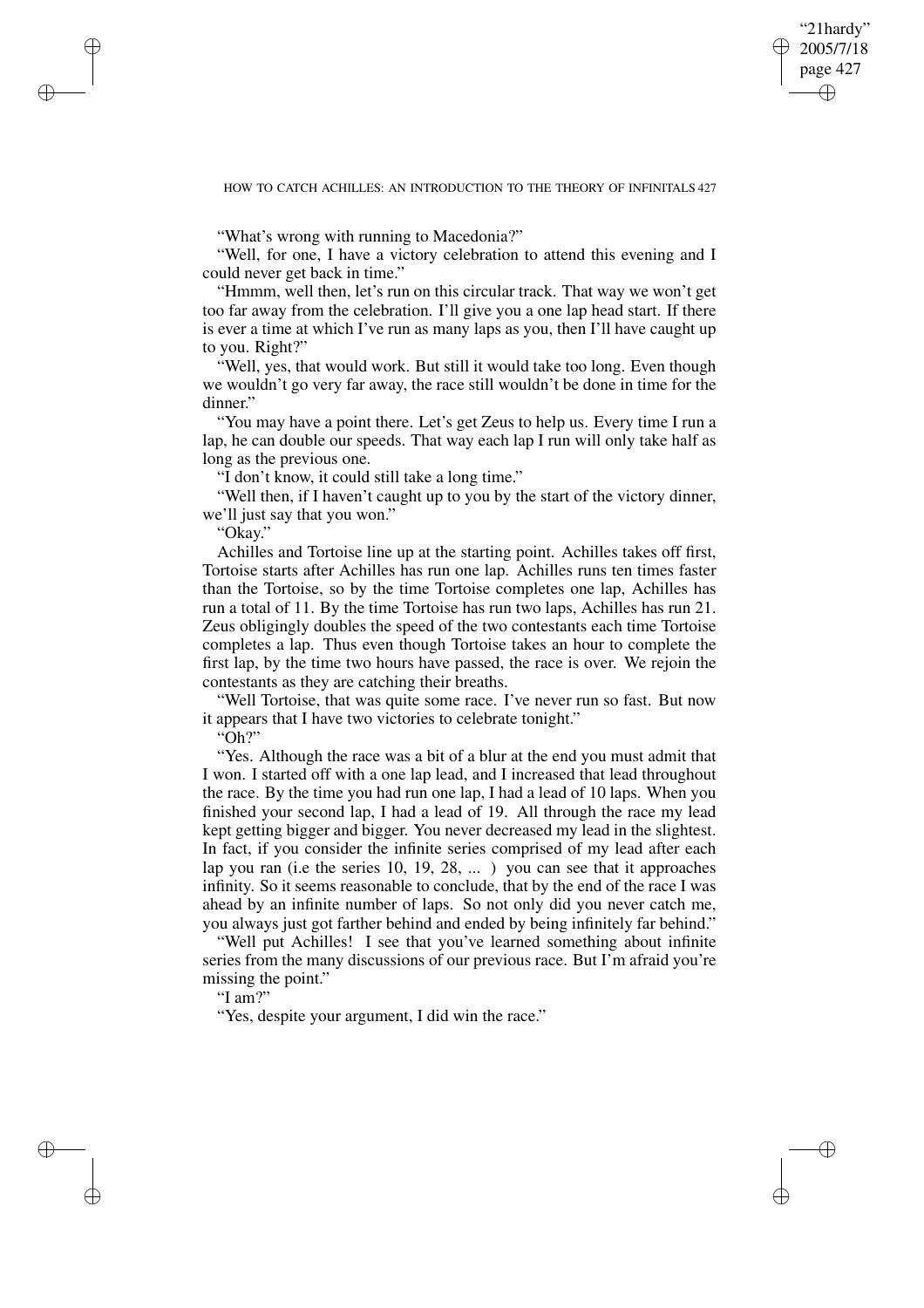✐

#### 428 JAMES HARDY

"How can that be?"

"Well, we agreed that I would win the race if there were ever a point at which I had run as many laps as you."

"Yes, that's right."

"Let's look at the number of laps we each ran. You started by running your first lap, right?"

"Of course."

"And after that you ran a second lap, and then a third, a fourth, and so on?" "Yes."

"So the total number of laps you ran could be figured by taking the limit of the series  $1, 2, 3, \dots$ , right?"

"Yes, if I understand limits correctly, that seems right."

"But notice that I also ran a first lap, followed by a second, then a third, and so on. So the total number of laps that I ran is given by the limit of the series  $1, 2, 3, \ldots$  It doesn't matter that I ran my third lap after you had already run your third lap, all we're concerned with is the total number of laps that we each ran."

 $\cdot$ Ok."

"So for each of us, the total number of laps that we ran is given by the limit of the same series. And that of course means that we ran the same number of laps."

"I'm not sure I see ..."

"Let me put it this way. If you ran more laps than I did, then there must be some number such that you ran that many laps and I didn't."

"That seems right."

"But there is no such number. For every number of laps that you ran, I ran that many also. Thus I ran as many laps as you. And we agreed at the beginning that all I needed to do to win was to have run as many laps as you at some point. This is that point, I have now run as many laps as you, ergo I won."

"Hmm, but for each number of laps, you ran that number after I did, so didn't I finish first?"

"Well, we didn't say that I had to finish at the same time as you. But even if we had, it wouldn't make any difference for I did finish at the same time as you."

"How can that be, since I ran every lap before you did?"

"Well, let's see how long it took each of us to run our laps. I ran the first lap in an hour, the second in a half hour, the third in a quarter hour, and so on. So the total time I spent running was two hours. You'll recall this kind of decreasing series from our first race."

"Yes I remember."

"You ran laps two through 11 in one hour, laps 12 through 21 in a half hour, laps 22 through 31 in a quarter hour, and so on. So the total time you

✐

✐

✐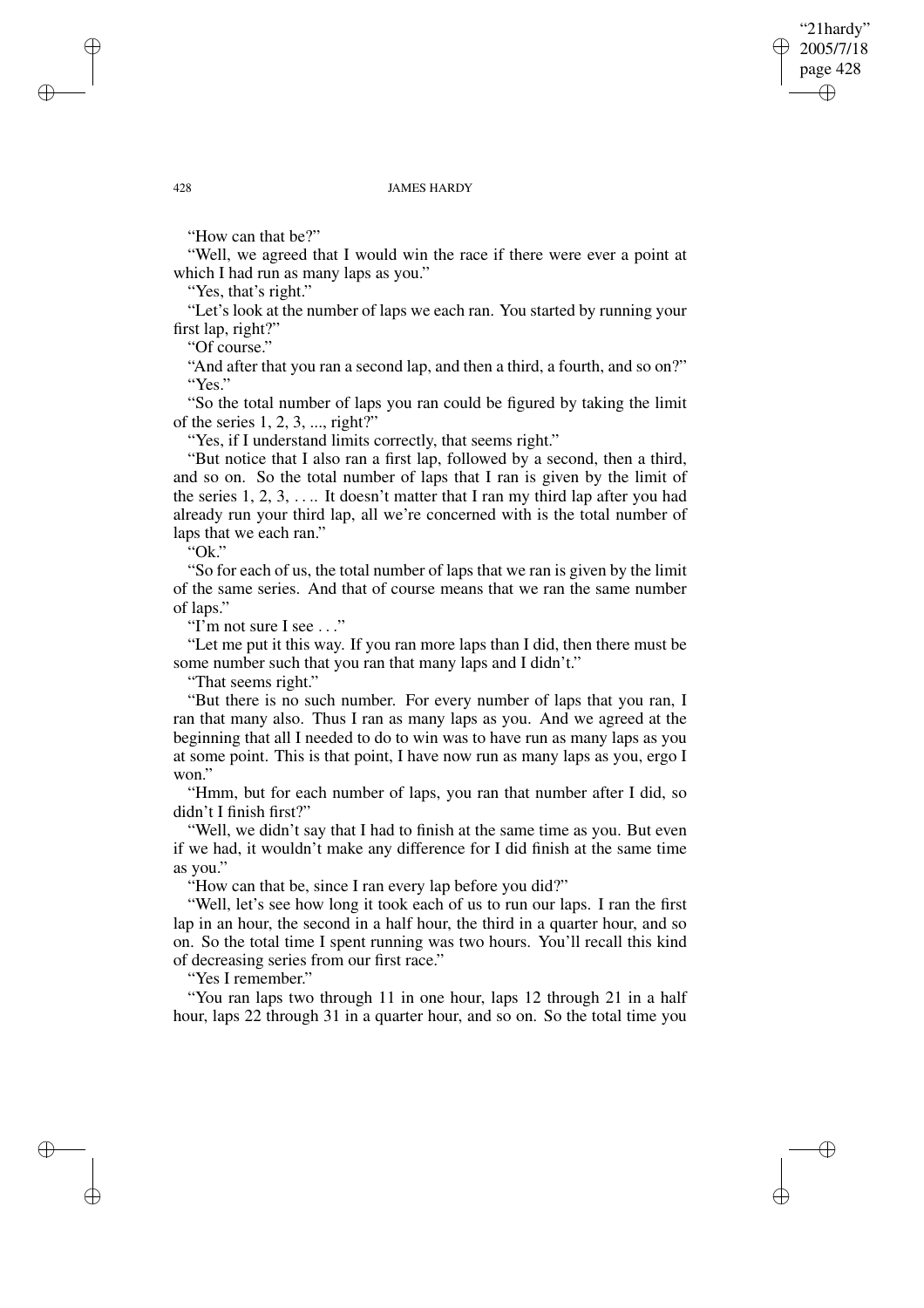## "21hardy" 2005/7/18 page 429 ✐ ✐

✐

✐

## HOW TO CATCH ACHILLES: AN INTRODUCTION TO THE THEORY OF INFINITALS 429

spent running was two hours plus the time you spent on your first lap which we don't need to count. So we both finished running two hours after your first lap. Since we both ran the same number of laps, and finished in the same time, it's obvious that I caught up with you. So rather than having two victories to celebrate tonight, I'm afraid you'll have to share the honors of your victory celebration with me."

# 1.1. *Analysis*

✐

✐

✐

✐

By considering the sequence of laps completed by each contestant, we are led to the conclusion that they have run the same number of laps. But if we instead consider the sequence of Achilles' leads, we are led to the conclusion that Achilles ran more laps than the tortoise. At the end of the race, Achilles is ahead by an infinite number of laps. The problem is that both sequences seem to be natural ways of describing the race, but they provide conflicting answers to the question of who won the race.

Although Tortoise's argument appeals to equinumerosity, there is more at work than simple equinumerosity. When we consider laps run around a track, the most natural way to identify such laps is by their ordinal position. Because Tortoise and Achilles have run the same ordinal sequence of laps, it is much harder for Achilles to make the claim that he has run some laps that Tortoise has not. Achilles and Tortoise have run the same number of laps not only with respect to cardinality, their lap running is the same with respect to ordinality. In fact it is the claim that they have run the same ordinal sequence of laps which grounds Tortoise's claim that they have run the same number of laps. Tortoise claims to have caught up with Achilles not just with respect to cardinality, but also with respect to ordinality. Because they have run the same sequence of laps, they have run the same number of laps.

## 1.1.1. *Achilles' Case*

For those used to the concept of equinumerosity, it may be tempting to think that there is no problem here - that Tortoise is simply right, and Achilles wrong. In this section I consider what can be said against such a position.

The first thing to note is that despite the demonstrable utility of notions of cardinality and equinumerosity, it is not obvious how these formal notions map onto pretheoretic notions about size. There is considerable intuitive appeal to the claim that the collection of even numbers is smaller than the collection of natural numbers. An appeal that is buttressed by noting that the collection of even numbers forms a proper part of the collection of natural numbers.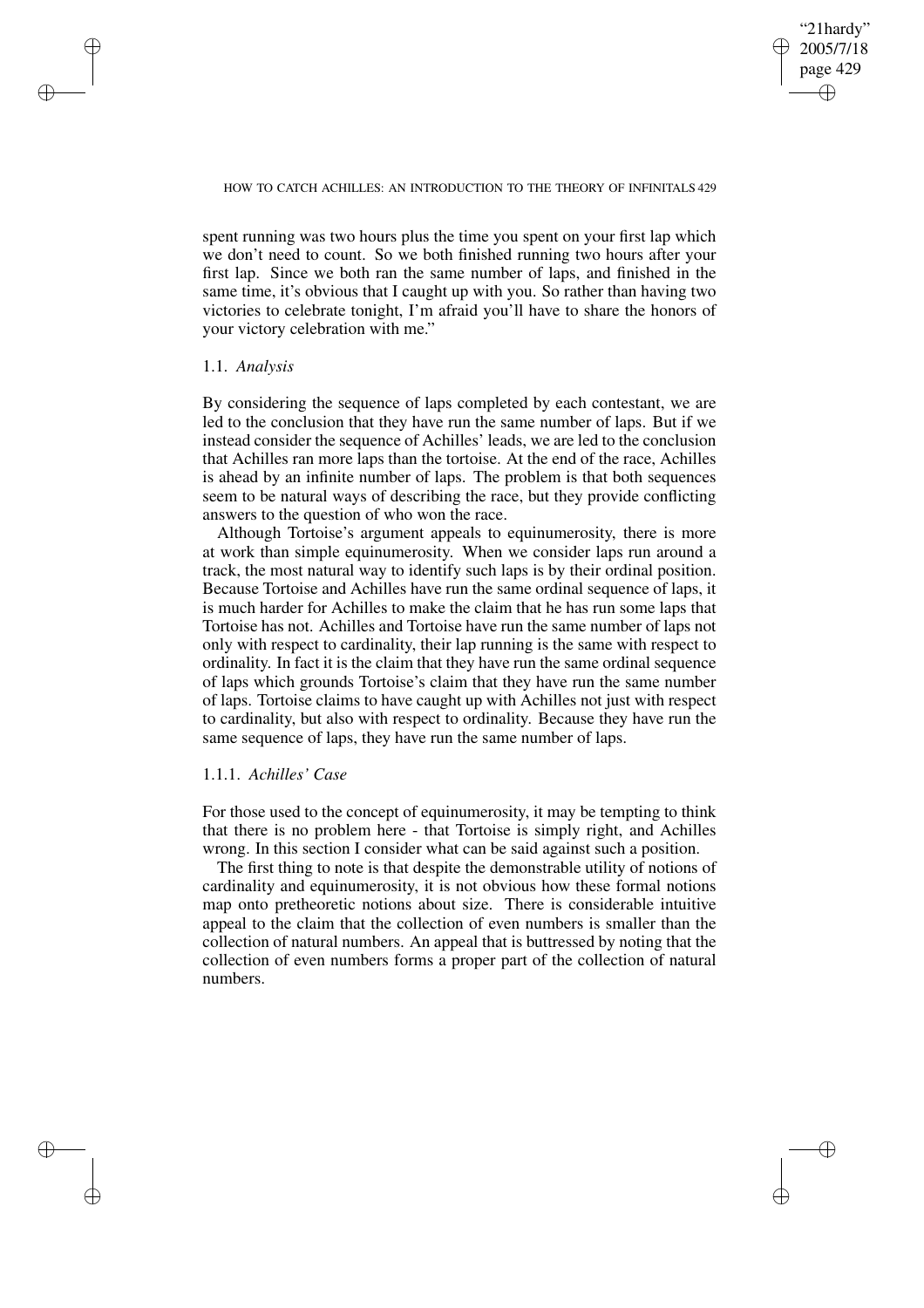"21hardy" 2005/7/18 page 430 ✐ ✐

✐

✐

#### 430 JAMES HARDY

Cardinality, a measure of size for infinite sets, is defined in terms of equinumerosity. Two sets have the same cardinality just in case they are equinumerous. Two sets are equinumerous if there is a 1-1 function from one onto the other. Such a function gives us a way of pairing the members of one set with those of the other without leaving anything left over in either set. For finite sets equinumerosity coincides with sameness of size, thus it has seemed reasonable to take equinumerosity to provide a measure of sameness of size for infinite sets also.

But despite its history of use, there is nothing privileged about equinumerosity as a measure of size for infinite sets, other notions will work just as well. We could, for example, begin by defining what it is for one set to be smaller than another. Say that one set is "subnumerous" as compared to another if there is a 1-1 function from the one set onto a proper subset of the other. For finite sets one set is subnumerous than another just in case it is strictly smaller than the other. Hence, as with equinumerosity, we can apply the concept of subnumerosity to infinite sets as a way of saying when one set is smaller than another. Of course this definition will have some odd results. For example, on this definition, the set of natural numbers is smaller than itself. While this does seem odd, it is not on the face of it any odder than saying that the set of natural numbers is the same size as one of its proper subsets, say the set of even numbers<sup>1</sup>. Having defined subnumerosity as a comparative measure of size for infinite sets, we can now use it to do the work that has traditionally been done by equinumerosity - two sets will be equinumerous just in case either both or neither are subnumerous than the other.

The point here is that Tortoise and Achilles are arguing about pretheoretic concepts of size, not about formally defined measures. Because formally defined measures do not map cleanly onto the pretheoretic notions, at least in the infinite case, one cannot resolve the dispute merely by appealing to such measures. In particular, Achilles' claim to have run more laps, as justified by his having run ten laps for every one that Tortoise ran, cannot be overcome by an appeal to equinumerosity anymore than Tortoise's claim can be overcome by an appeal to subnumerosity.

Achilles' claim can be argued for on the basis of two intuitively plausible (I am tempted to say obvious) facts. First, during the time it took Tortoise to run each lap, Achilles increased his lead by nine laps. Second, the lead one

 $<sup>1</sup>$  It has been suggested to me that subnumerosity provides a definition of "smaller than or</sup> equal to," but this is not quite right. In the finite case subnumerosity corresponds to "strictly smaller than." A different definition would be needed to capture the meaning of "smaller than or equal to." This goes to show that definitions of size are not seamlessly transferrable from finite to infinite cases. For in the finite case no two sets can be subnumerous than each other, but in the infinite case they can.

✐

✐

✐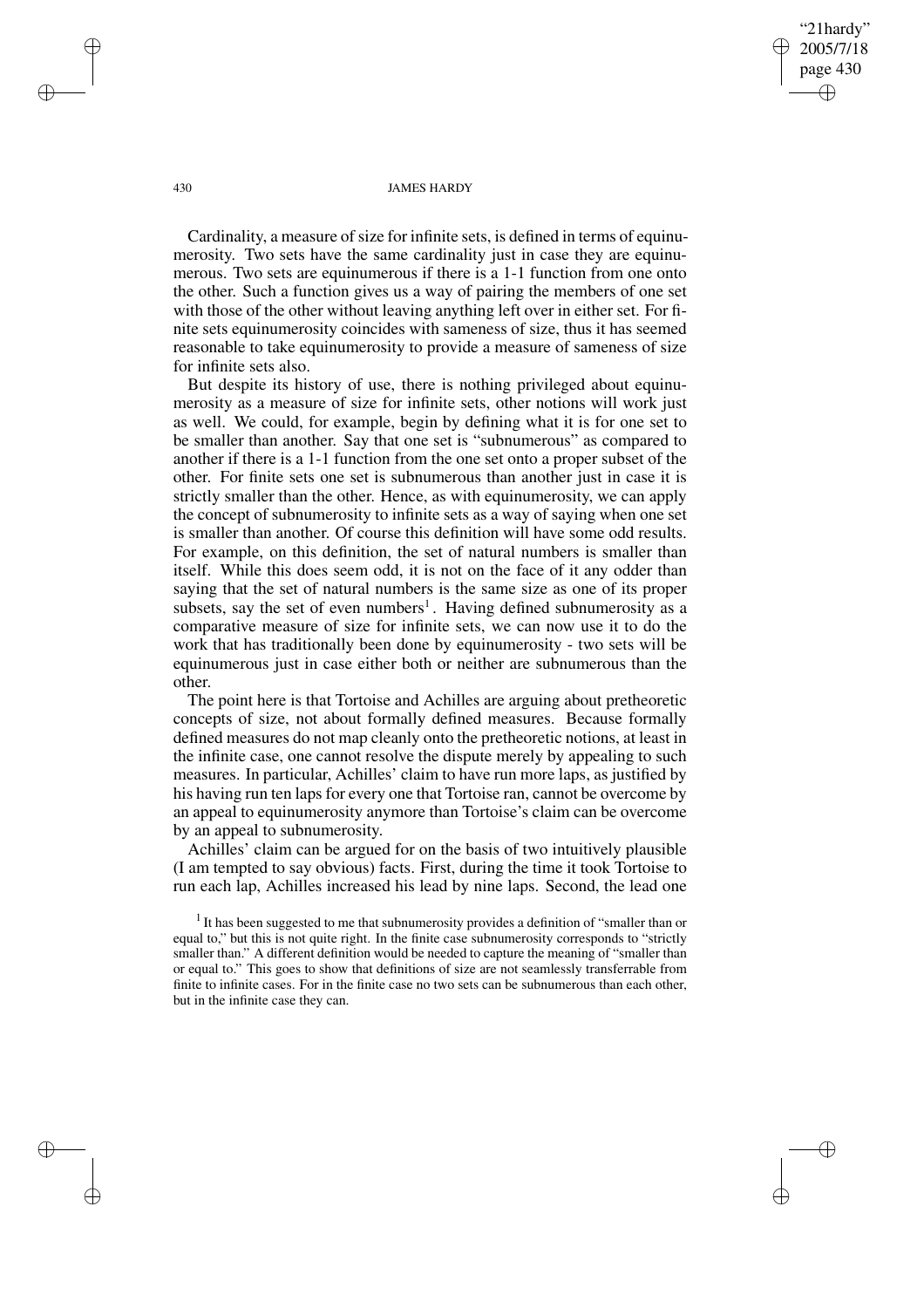# "21hardy" 2005/7/18 page 431 ✐ ✐

✐

✐

## HOW TO CATCH ACHILLES: AN INTRODUCTION TO THE THEORY OF INFINITALS 431

✐

✐

✐

✐

has at any point in a race, and the lead one has when the race is over, can be given by the sum of the increases and decreases of leads one has made during each segment of the race up to that point. When the rate of increase in leads is constant throughout a race, this sum is given by the limit of the series of leads one has had during the race. Applying these facts to the present case yields the conclusion that by the end of the race, Achilles leads by an infinite number of laps.

There is another obvious principle that is sufficient to ground Achilles' claim. If one has a lead in a race at some point and has lost that lead by some later point, then there must be some intermediate point at which one's lead has diminished but not vanished. Put more simply: leads can only be lost bit by bit and not all at once. But of course Achilles' lead never decreases, hence it is never lost.

With regard to the original race, we may be persuaded that Achilles can catch Tortoise because at each stage of his task he has less to do than before. Throughout the original race, Achilles gets closer and closer to Tortoise until suddenly he has caught up. We may not be able to put our finger on the exact moment at which Achilles catches Tortoise, but we know he must. Quite the opposite holds for Tortoise catching Achilles. At each stage of the new race Tortoise's task grows larger. Throughout the race he gets further and further behind, until suddenly he has caught up! How can it be that Tortoise gets farther and farther behind, never making the slightest gain on Achilles, and ends up even with him?

It may be replied that if we consider the amount of time that Tortoise has to run in order to catch Achilles, rather than the distance, then Tortoise's task does decrease at each stage. Unless we are willing to countenance a race of infinite duration, this is clearly true. But Tortoise's task is to run as many laps as Achilles, not to run the same amount of time as Achilles. The fact that the remaining time continually decreases explains why the race has a finite duration, but it does not explain how he can catch Achilles at all.

In the remainder of this paper I wish to develop a formal notion of size that can cash out Achilles' intuition that he has won the race. I won't argue that this new notion of size is always more appropriate than cardinality or ordinality, but I do think that there are some cases, such as the current one, in which our pretheoretic intuitions are best seen as expressing the new measure rather than more traditional measures. I will be trading on the work of Paul Du Bois-Reymond in developing my account and want to take this opportunity to thank David McCarty for pointing me in the direction of his work. Actually, since I don't read German I'll be trading on G. H. Hardy's presentation of Du Bois-Reymond's work in [1].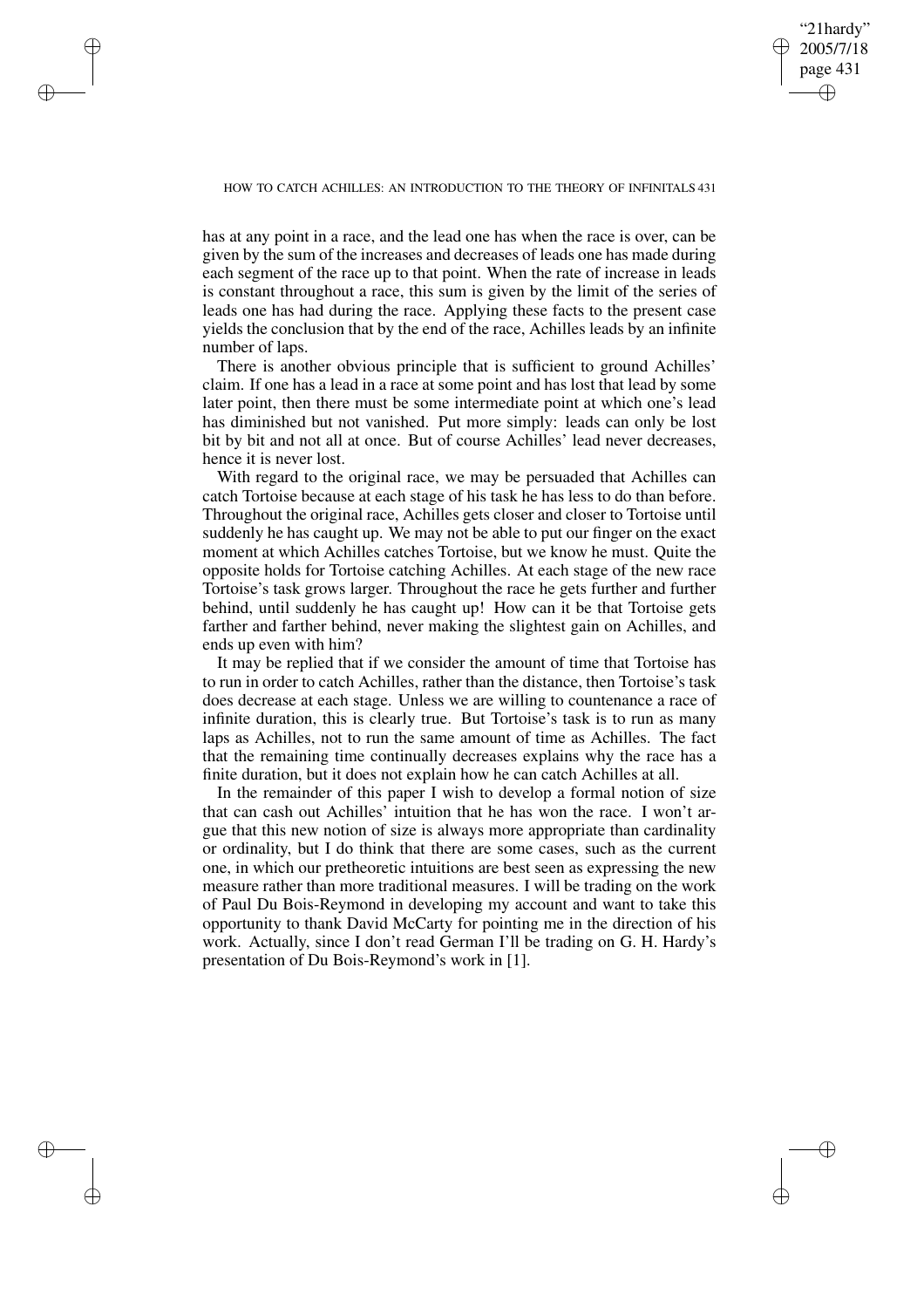"21hardy" 2005/7/18 page 432 ✐ ✐

✐

✐

#### 432 JAMES HARDY

# 2. *A first attempt at a theory*

One of the main differences between Achilles' argument and Tortoise's is that Achilles rests his claim on the progression of the race, on how his performance and Tortoise's compare throughout the race. Tortoise, on the other hand, doesn't worry about how the contestants have compared during the race, he only considers the collection of laps as a completed whole. We can view the the number of laps each contestant has run throughout the race as the output of a function. I'll use 'A' to name a function representing the number of laps Achilles has run throughout the race and 'T' to name a similar function for Tortoise. The easy way to do this is to measure the progress of both contestants against the progress of Tortoise. Thus  $T$  is the identity function and  $A(x) = 10T(x) + 1$ . Other functions would work as well for T, such as a function which measures Tortoise's progress against a clock.

Seen in this light, Tortoise's argument is that since both  $A$  and  $T$  approach infinity, the two contestants end up having run the same number of laps. Achilles' argument on the other hand, is that he should be seen as winning the race in virtue of the fact that  $A-T$  approaches infinity. But this fact is not sufficient by itself. The theory of cardinality allows for cases in which two sets are equinumerous even though their difference, in some sense, is infinite. The equinumerosity of the integers and the even integers is one such case. In order to provide a theoretical underpinning for Achilles' claim, we need a theory on which the infinite number of laps run by Achilles is greater than the infinite number of laps run by Tortoise.

As a first approach to cashing out Achilles' intuition, we might say that for two functions f and g, the limit of f is greater than the limit of g if  $f - g$ approaches infinity. It also seems clear that if the limit of  $f - g$  is 0, then the limits of the two functions should be considered equal. Thus if the race had been such that each lap Tortoise ran decreased Achilles' lead by half, then we would say that Tortoise caught up with Achilles even though he was always behind. Now of course these are just two of the possibilities for  $f - q$ .  $f - g$  might have some finite, non-zero limit, or it might have no limit at all. In the latter case the values might be bounded or unbounded. It is less clear what we should say in each of these cases. There is some tendency to say that if  $f - g$  never decreases below some fixed positive number, then the limit of  $f$  is bigger than limit of  $g$ . However there are also reasons why one might prefer to distinguish cases in which the difference approaches infinity from those in which it remains finite. Also one may wish to keep distinct those cases in which the difference is bounded from those in which it isn't. Keeping in mind that Achilles' argument proceeds from the fact that the difference between  $A$  and  $T$  approaches infinity, we might use the following definitions.

✐

✐

✐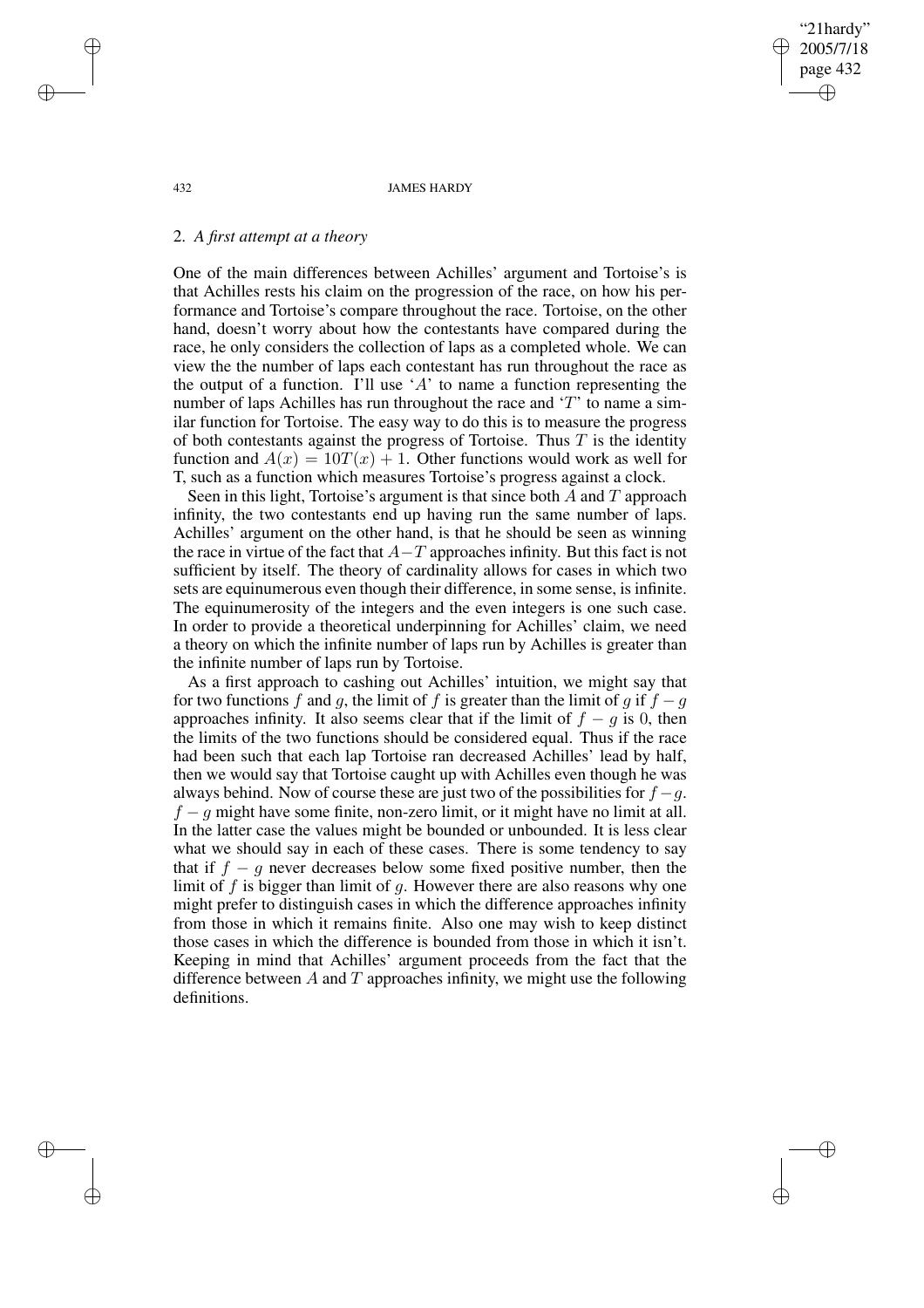✐

## HOW TO CATCH ACHILLES: AN INTRODUCTION TO THE THEORY OF INFINITALS 433

 $\lim(f) \succ \lim(g)$  if  $f - g \rightarrow \infty$ .<sup>2</sup>

✐

✐

✐

✐

 $\lim(f) \prec \lim(g)$  if  $f - g \rightarrow -\infty$ .

I'll gloss these by saying that  $\lim(f)$  is of a higher or lower order of infinity than  $\lim(g)$  respectively, or simply that  $\lim(f)$  is infinitely bigger or infinitely smaller than  $\lim(q)$ .

For cases in which  $f - q$  tends neither to infinity nor negative infinity, we might use the following definitions.

 $\lim(f) \geq \lim(g)$  if  $f - g > \delta$  cofinally for some constant  $\delta$ .

 $\lim(f) \preccurlyeq \lim(g)$  if  $f - g < \Delta$  cofinally for some constant  $\Delta$ 

 $\lim(f) \approx \lim(g)$  if  $f - g$  remains between two fixed numbers  $\delta, \Delta$ .

Here we might think of the relations as "at least finitely bigger than", "no more than finitely bigger than", and "of the same order". It is important to note that  $\lim(f) \ge \lim(g)$  is not equivalent to  $\lim(f) \ne \lim(g)$  or to  $\lim(f)$  >  $\lim(g)$   $\vee$   $\lim(f)$   $\asymp$   $\lim(g)$  as there is no guarantee that  $f - g$  tends to any limit nor remains between two bounds. A case where this fails in general to hold is where  $f - g$  is an oscillating function of steadily increasing amplitude.

Finally, we may want a stricter notion of equality than that provided by  $\approx$ . Stricter notions can be had by requiring that  $f - q$  have a definite finite limit or even that the limit be zero. In these cases we get the following definitions.

 $\lim(f) \ge \lim(g)$  if  $f - g$  tends to a finite limit.

 $\lim(f) \sim \lim(g)$  if  $f - g \to 0$ .

In what follows I will generally say  $f \geq g$  rather than  $\lim(f) \geq \lim(g)$ and similarly for the other defined functions. This both makes the discussion neater and also allows for an easier accommodation of Du Bois-Reymond's notation later.

# 2.1. *Application to the race*

It should be obvious that under these definitions,  $A \succ T$ . But just what does this mean? After all, Tortoise is willing to grant that Achilles kept getting further and further ahead, and that's really all  $A \succ T$  tells us. Why should we take the winner of the race to be given by the  $\succ$  relation rather than by cardinality or ordinality?

Here the use of a race is particularly important. A race is a contest. It involves comparing the performance of two contestants across time. What we are interested in is not primarily the performance of an individual in isolation, but rather the comparison of two or more individuals' performance

 $2I$  am using 'lim' somewhat loosely here and throughout the definitions in the sense of 'the number yielded by'. Strictly speaking f may not have a limit even when  $f - g$  does. I use 'lim' because it gives the right general idea and fits nicely with the informal discussion.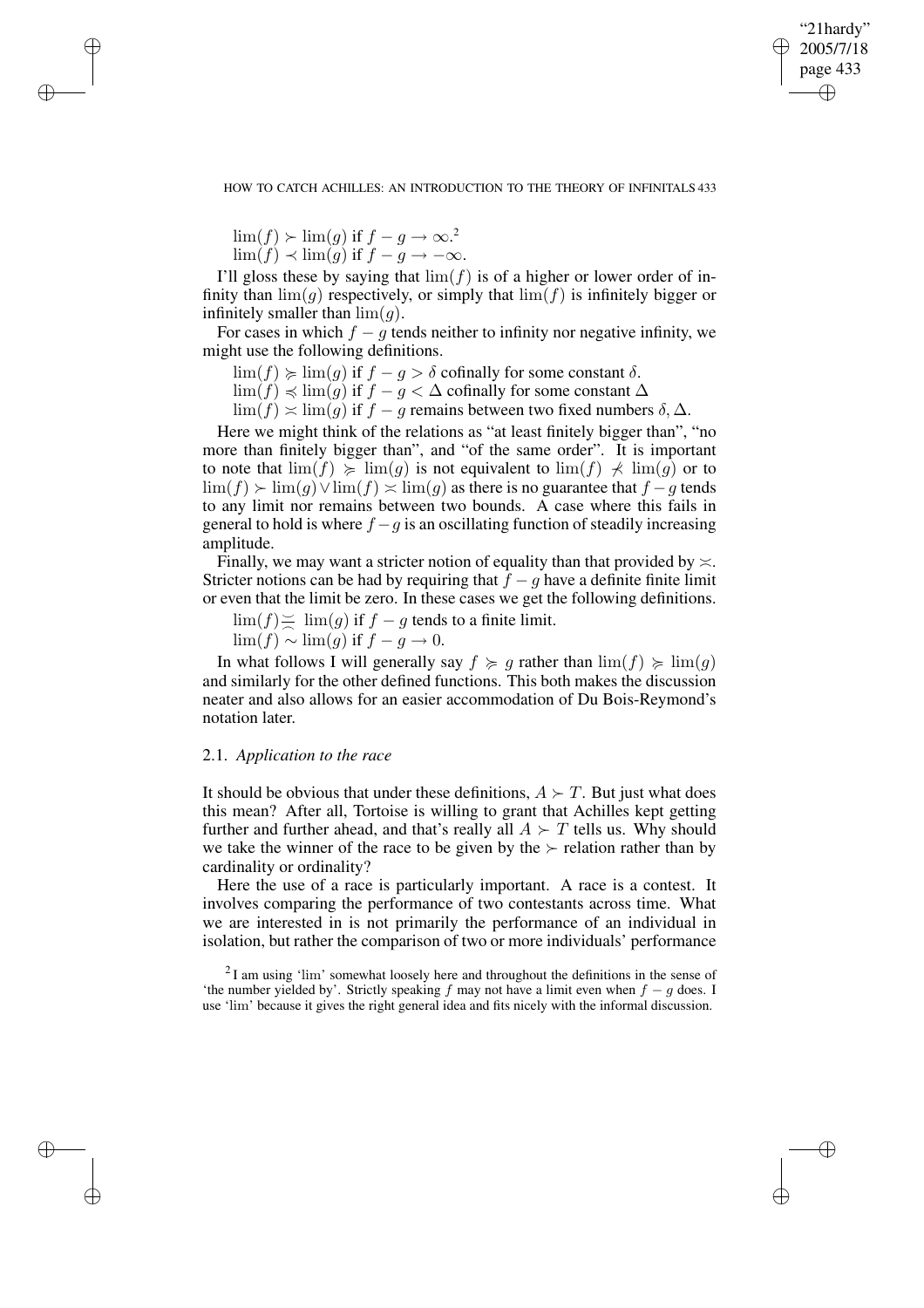"21hardy" 2005/7/18 page 434 ✐ ✐

✐

✐

### 434 JAMES HARDY

across time. Cardinality provides a static measure. In comparing cardinality we don't take account of any information about the ordering of objects in the collections, nor about the history of how those collections were formed. If we compare the collections with respect to ordinality, we take account of their internal structure, but we still take no account of how they were formed. It is important to note that one collection may be larger than another with respect to ordinality, even though the two are the same size with respect to cardinality. In the cases of both cardinality and ordinality we treat the collections as already completed. The current proposal is different in that it takes into account how the collections were formed. The formation of the collection is represented by the function which forms it.

Imagine that each time Achilles and Tortoise pass a certain point on the track Zeus adds a token to the end of a row representing the number of laps each has run thus far. As the race progresses, the rows grow and grow until by the end they are infinitely long. We can imagine three different judges determining the winner by using three different methods. The first judge watches the creation of the rows throughout the race. He notes that during the race Achilles' row is always longer than Tortoise's and so pronounces Achilles the winner. The second judge arrives just as the race has finished. She looks at the two rows of coins and notices that they stretch for the same length. Thus she pronounces the number of laps the same, and hence Tortoise the winner. The third judge arrives quite late. The tokens have already been swept into two bags. Eager to have his vote counted, he notes that he can pair coins from the two bags in such a way that both bags are emptied with no remainder. He thus declares Tortoise the winner. The third judge has assessed the race with respect to cardinality, the second with respect to ordinality, and the first with respect to orders of infinity. Which judge we take to be right depends on which of the three formal notions of size we think best cashes out the pretheoretic notion of size that was in play when the bet was made. I've already given some argument that orders of infinity are the best choice. I don't think it's possible to give an absolute proof here though. Our pretheoretic notions are often somewhat vague. We develop our pretheoretic notion of size by looking primarily at finite cases. And in finite cases, the three formal notions coincide.

## 3. *A brief introduction to the Infinitärcalcül*

Thus far what we have is a collection of definitions that match some of our pretheoretic intuitions. The real trick will be turning a few formalized intuitions into something like a mathematical theory. Fortunately we don't have to do all the work. It turns out that the definitions given above fit very nicely as an extension of the Infinitärcalcül developed by Paul Du Bois-Reymond.

✐

✐

✐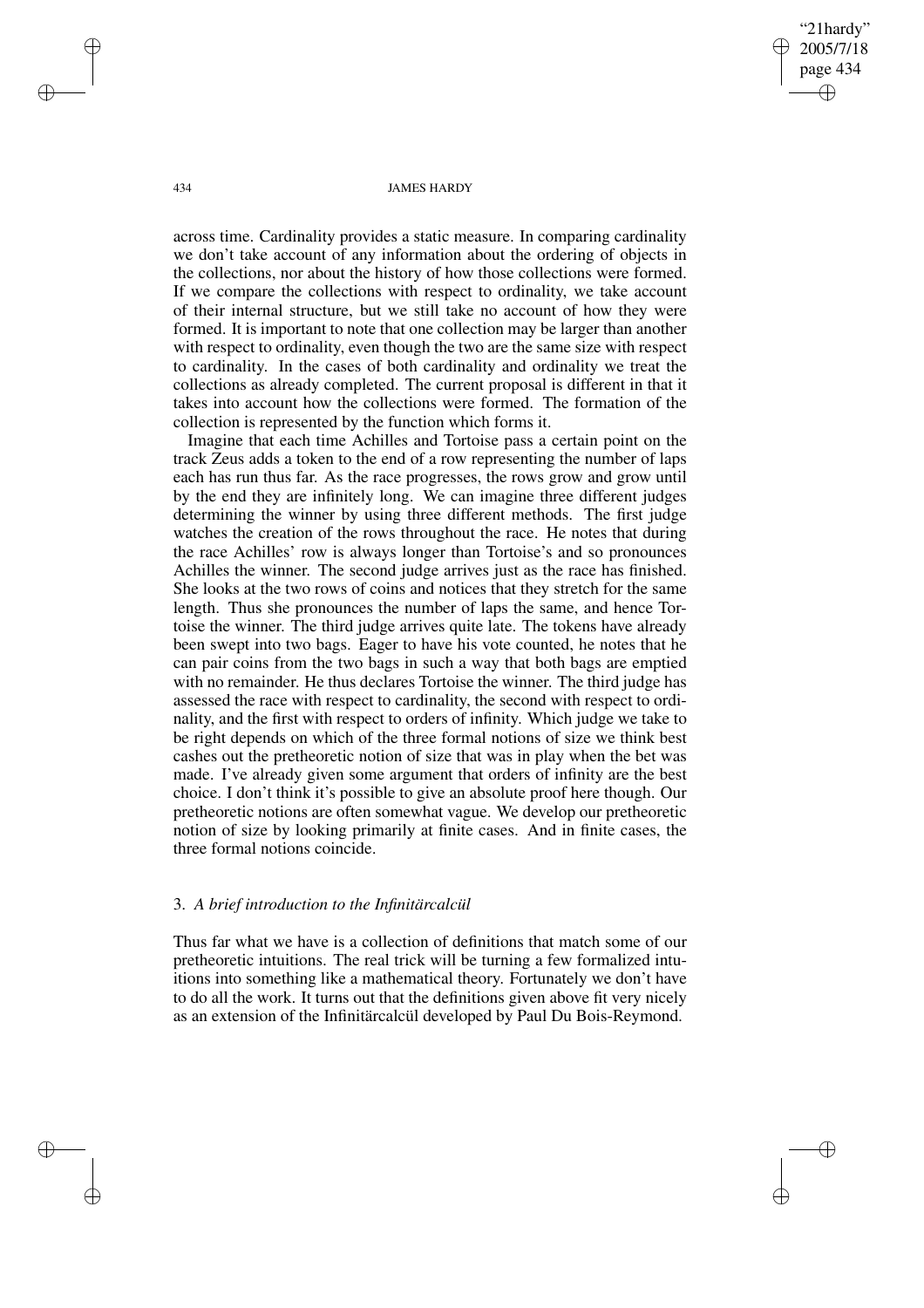✐

## HOW TO CATCH ACHILLES: AN INTRODUCTION TO THE THEORY OF INFINITALS 435

# 3.1. *Basic Relations*

✐

✐

✐

✐

Du Bois-Reymond's Infinitärcalcül is designed to compare rates of increases of increases of functions. The goal is to be able to say when one function grows faster than another. For example, even though x and  $x^2$  both approach infinity, intuitively we would like to say that  $x^2$  approaches infinity more rapidly than does  $x$ . He proposes the following relations to cash out this intuition:

 $f \succ_{DBR} g$  if  $f/g \to \infty$ .  $f \prec_{DBR} g$  if  $f/g \to 0$ .  $f \simeq_{DBR} g$  if  $f/g$  remains between two fixed positive numbers  $\delta$ ,  $\Delta$ .  $f\geq$  $\approx_{DBR} g$  if  $f/g$  tends to a definite positive limit.  $f \sim_{DBR} g$  if  $f/g \to 1$ .

The notion of "order of increase" so defined is relative, just as is the standard notion of equinumerosity. That is to say that the relations only tell us when one function grows faster than another, they do not give us a general way of saying how fast a function grows. In the same way, equinumerosity only tells us when two sets are equinumerous, it does not by itself tell us how big a set is. We can of course choose certain functions as standards against which to measure the remaining functions in either case, thus making the scale absolute. This is what we do when we define cardinality in terms of being equinumerous with certain sets.

# 3.2. *Defined Relations*

We can further define

 $f \succ_{DBR} g$  if  $f > \delta g$  cofinally for some positive constant  $\delta$ .

 $f \preccurlyeq_{DBR} g$  if  $f < \Delta g$  cofinally for some positive constant  $\Delta$ 

As with our earlier definitions  $f \succcurlyeq_{DBR} g$  is not equivalent to the negation of  $f \prec_{DBR} g$ , as  $f \not\prec_{DBR} g$  does not imply  $f \not\succ_{DBR} g$ . Nor is it equivalent to the disjunction ' $f \prec_{DBR} g$  or  $f \asymp_{DBR} g$ , for it is possible that none of  $f \succ_{DBR} g$ ,  $f \prec_{DBR} g$ , or  $f \prec_{DBR} g$  hold.

# 3.3. *Limitations*

It would be nice to now set up a canonical set of functions against which all others could be measured. This would be similar to Cantor's canonical cardinals or von Neuman's canonical ordinals. Unfortunately this is not possible. There are a couple of important limitations to the application of scales of orders of infinity. The first is that only regularly increasing functions can be measured. The second is that even with this limitation no scale can measure all functions.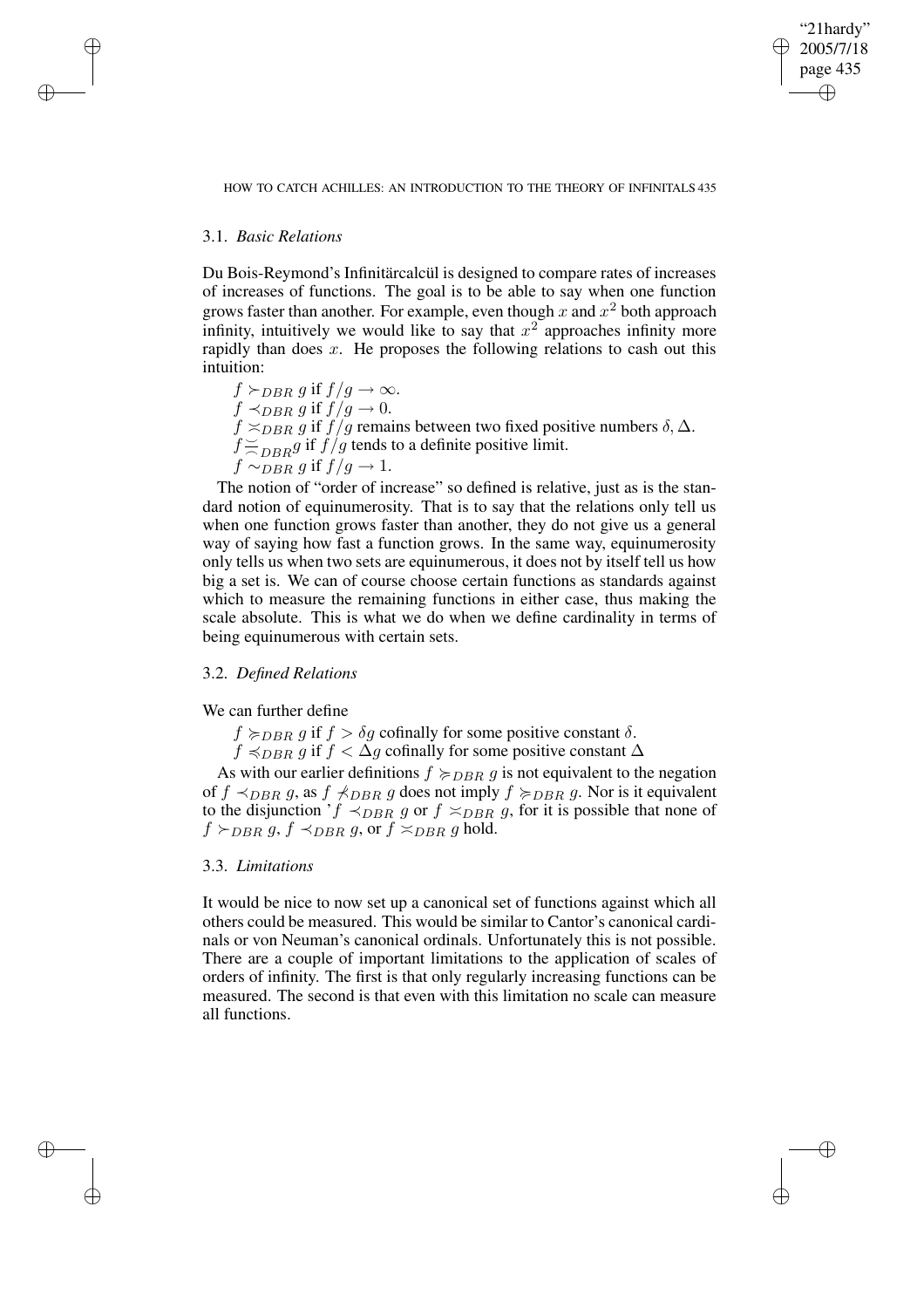436 JAMES HARDY

"21hardy" 2005/7/18 page 436

✐

✐

✐

✐

# 3.3.1. *Irregular Functions*

In his presentation of the Infinitärcalcül, Hardy points out that it is possible for  $f/g$  to not tend to 0 or  $\infty$  nor to remain between fixed positive integers. In such a case we have neither  $f \succ_{DBR} g$ ,  $f \prec_{DBR} g$ , nor  $f \prec_{DBR} g$ . This will typically happen when one of  $f$  or  $g$  is not monotonic. For example, consider two monotonic functions f, g such that  $f \succ_{DBR} g$ . Now let h be a function which zigzags between f and g.  $f/h$  will thus vacillate between 1 and  $f/g$ . Since  $f/g \to \infty$ , there is no upper limit to the value of  $f/h$ , but neither does  $f/h$  tend to infinity or zero.

As a result we cannot use the Infinitärcalcül to well-order the class of functions. Instead these relations provide a pre-order on the class of functions or a partial order on the class of classes of functions equivalent under  $\approx$ .

Hardy notes that if we restrict our attention to functions which are continuous, monotone and tend to either  $\infty$ , 0, or some other definite limit, then we have one of  $f \succ_{DBR} g$ ,  $f \prec_{DBR} g$ , or  $f \succ_{DBR} g$ , for any such functions  $f$  and  $g$ . In such a case the class of functions is ordered and the class of equivalence classes under  $\asymp_{DBR}$  is well ordered.

# 3.3.2. *Off Scale Functions*

As noted above, Du Bois-Reymond's relations provide only a relative measure of rates of increase. We can make an absolute scale by choosing some canonical collection of functions against which to measure other functions, much the same as cardinality is defined as equinumerosity with one of a standard collection of sets. However, the following theorem shows that there is no countable collection of functions which can provide an absolute scale for all functions - there will always be some function which increases more rapidly than any function in the canonical collection.

*Theorem 1*: (Paul Du Bois-Reymond) *Given any scale of increasing functions*  $g_n$ , *i.e. a series of functions such that*  $g_1 \prec_{DBR} g_2 \prec_{DBR} g_3 \prec_{DBR} g$ . . .*, we can always find a function* f *which increases more rapidly than any function of the scale, i.e. which satisfies the relations*  $g_n \prec_{DBR} f$  *for all values of* n*.*

A proof of the theorem is contained in [1]. For reasons of space, I won't recreate it here. The upshot of the theorem is that while any two regular functions may be compared, there is no collection of canonical functions that can measure all others.

In a way this should not be too surprising. After all, similar things can be said of cardinality and ordinality. There are collections which are greater than any cardinal — the collection of all cardinals for example. Likewise

✐

✐

✐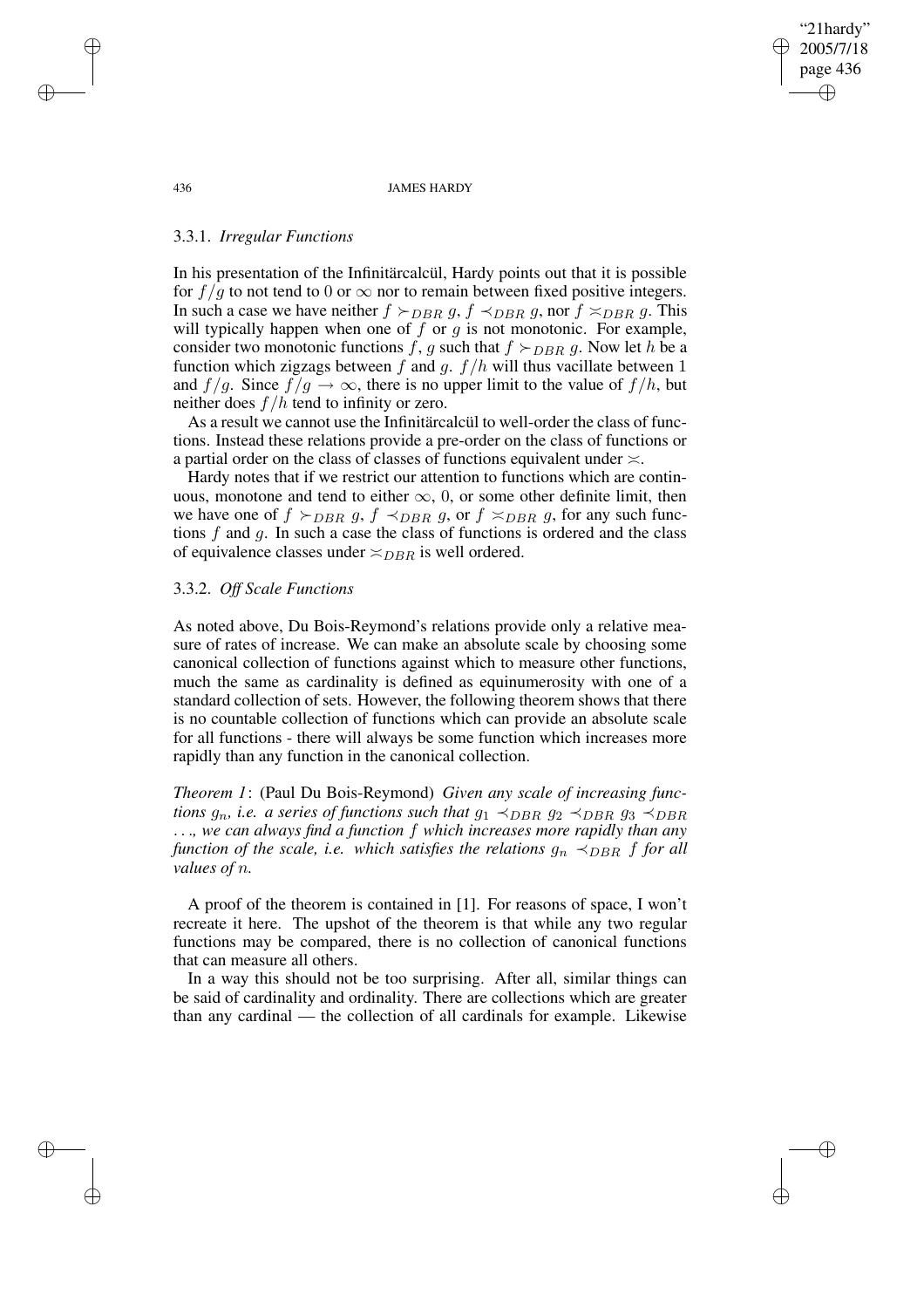*"21hardy" 2005/7/18 page 437* ✐ ✐

✐

✐

## HOW TO CATCH ACHILLES: AN INTRODUCTION TO THE THEORY OF INFINITALS 437

the ordered collection of ordinals is longer than any ordinal. However, we can define a collection of well behaved collections which the cardinals and ordinals are sufficient to measure — for example, the collection of sets and the collection of well ordered sets respectively. What is different in the case of the Infinitärcalcül is that we have no obvious collection of functions to play the role that the collection of sets plays with respect to cardinality. As a result, I won't try to argue for any canonical measure here. It will be enough to take orders of infinity to give a relative measure rather than an absolute one.

## 3.4. *The Race Unresolved*

✐

✐

✐

✐

Du Bois-Reymond's Infinitärcalcül allows us to compare any two regular functions with respect to which one has the faster rate of increase. Thus it seems reasonable to compare the functions  $A$  and  $T$  representing Achilles' and Tortoise's progress through the race. If A turned out to be a higher order of infinity than  $T$  according to this comparison, then we would have provided a way of underwriting Achilles' claim to have won the race.

Unfortunately, the attentive reader will have noticed that thus far we have no new resolution to the race. On Du Bois-Reymond's theory one function represents a higher order infinity than another just in case the ratio of the two tends to infinity. But if we consider the two functions that represent the progress of Achilles and the Tortoise, their ratio tends to 10, not to  $\infty$ . Thus we get  $A \leq$  $\approx_{DBR} T$  rather than the  $A >_{DBR} T$  that pretheoretic intuition might suggest. In order for  $A \succ_{DBR} T$  to hold, Achilles would not just have to run faster than Tortoise, he would have to accelerate more rapidly than Tortoise. In order to resolve the race, and understand how the Du Bois-Reymond's theory can provide the basis for our earlier definitions, we will need a theorem due jointly to Du Bois Reymond and Pincherle.

# 4. *Pincherle's Result*

The key to is to see that while du Bois-Reymond compared functions with respect to the ratio of their values, we can just as easily compare them by some other relation between their values. The Infinitärcalcül is a specific case of a more general result.

We have defined  $f \succ_{DBR} g$  as  $f/g \to \infty$ . It should be obvious that all the results would have been the same if instead we had defined it as  $log f \log q \rightarrow \infty$  and gotten the same result. But this highlights the fact that we could have chosen some other function rather than log on the basis of which to compare functions. We can now define  $f \succ_F g$  as  $F(f) - F(g) \to \infty$ and the other relations similarly.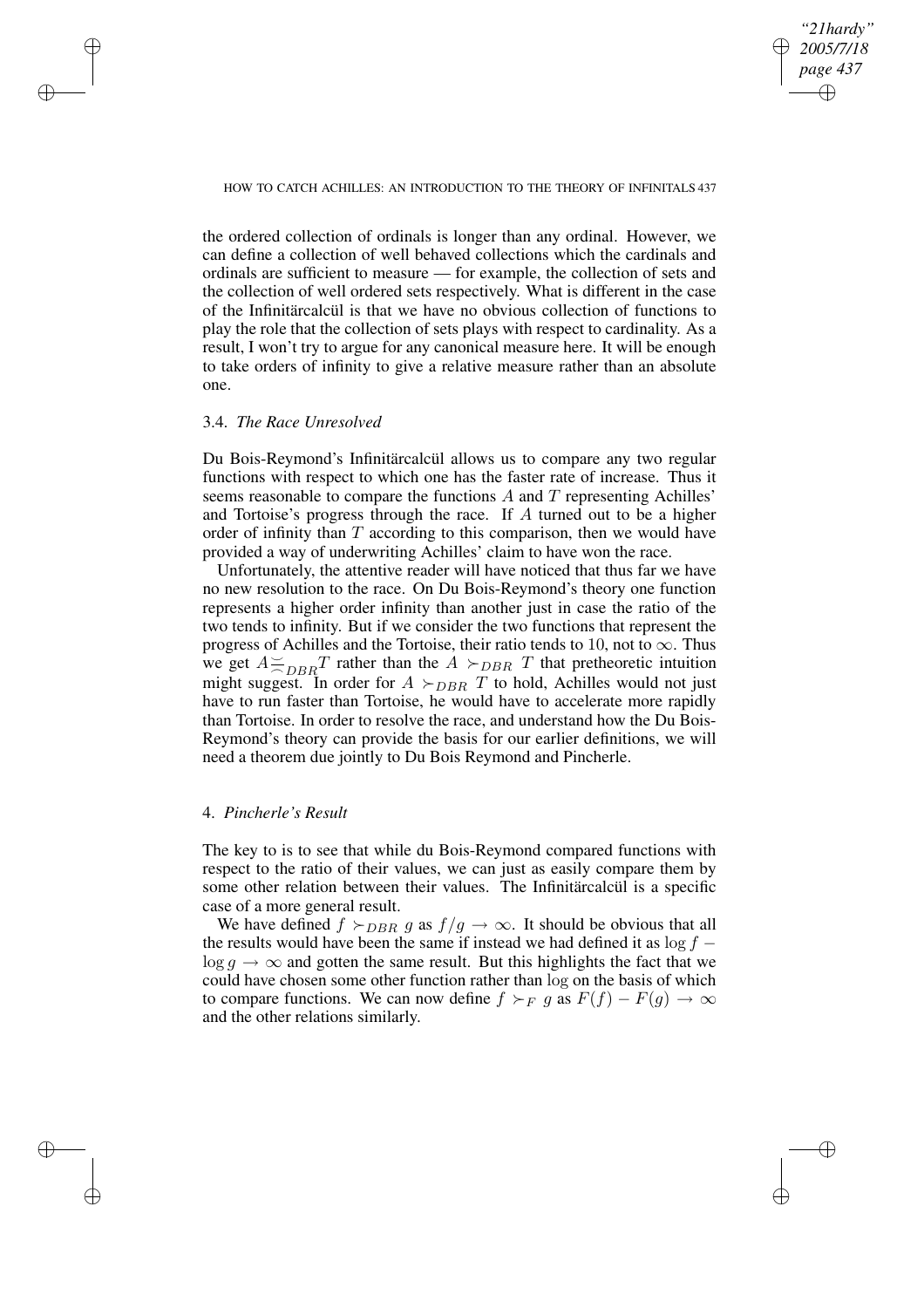"21hardy" 2005/7/18 page 438 ✐ ✐

✐

✐

#### 438 JAMES HARDY

In general, the greater the rate of increase of  $F$ , the more able it will be to distinguish functions on the basis of  $\succ_F$ . Specifically, if  $f \succ_F g$  and G is any increasing function, then  $f \succ_{FG} g$ . Furthermore,

- *Theorem 2*: (Pincherle and Du Bois-Reymond) (1) *However rapid the increase of* f*, as compared with that of* g*, we can so choose* F *that*  $f \asymp_F g$ .
	- (2) If  $f g$  is positive for  $x > x_0$ , we can so choose F that  $f \succ_F g$ .
	- (3) If  $f g$  is monotonic and not negative for  $x > x_0$ , and  $f \asymp_F g$ , *however* great be the *increase* of F, then  $f = g$  from a certain value *of* x *onwards.*

Finally, it is important to note that the results of 3.3.2 apply generally to  $\succ_F$  and the other relativized relations. Different relativations have more or less discriminating power, but they generate similar orderings of functions.

# 5. *Modifying the Infinitärcalcül*

With the relativized versions of Du Bois-Reymond's relations, we are now in position to resolve the problem presented by Achilles and Tortoise's second race. The main issue is choosing a function  $F$  that both gives the desired result and is philosophically defensible.

The key to choosing such a function is to bear clearly in mind what we are comparing when we ask who has won the race. Du Bois-Reymond's relations essentially compare the acceleration of the contestants. The ratio of laps run will tend to a limit based upon the acceleration of the contestants. So for example, if Zeus tripled Achilles' speed every time he doubled Tortoise's, then  $A \succ_{DBR} T$  would hold. However since both accelerate equally in the race as described, du Bois-Reymond's relations make no distinction. But the problem with deciding the winner of the race isn't a problem about acceleration. Instead it's a problem about the number of laps run. Achilles does not claim that he accelerates faster than the Tortoise. He just claims that he is always ahead of the Tortoise.

Let's review Achilles' argument. Achilles says "I started off with a one lap lead, and I increased that lead throughout the race. By the time you had run one lap, I had a lead of 10 laps. When you finished your second lap, I had a lead of 19. All through the race my lead kept getting bigger and bigger. You never decreased my lead in the slightest. In fact, if you consider the infinite series comprised of my lead after each lap you ran (i.e the series 10, 19, 28, ...) you can see that it approaches infinity. So it seems reasonable to conclude, that by the end of the race I was ahead by an infinite number of

✐

✐

✐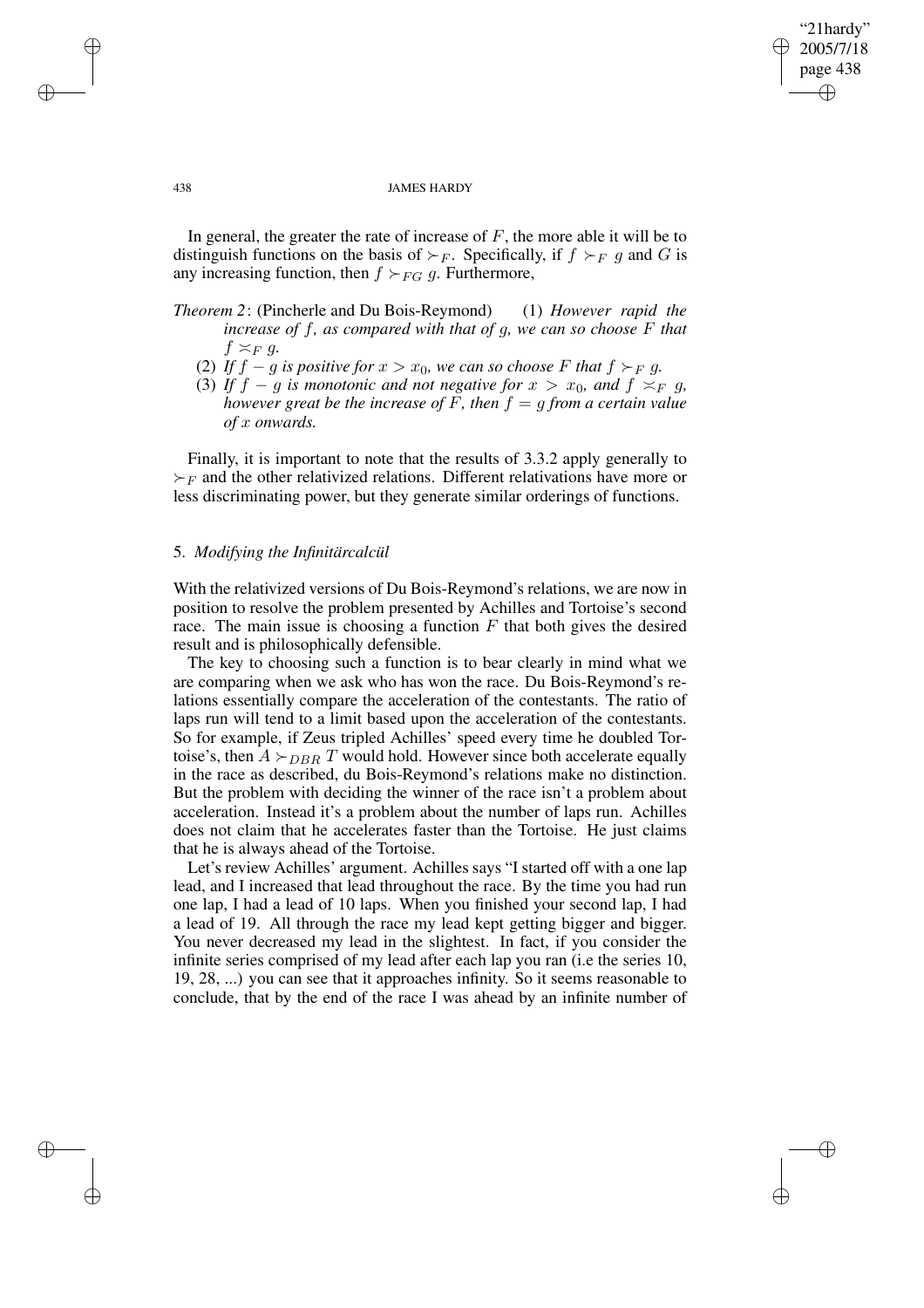✐

## HOW TO CATCH ACHILLES: AN INTRODUCTION TO THE THEORY OF INFINITALS 439

laps. So not only did you never catch me, you always just got farther behind and ended by being infinitely far behind."

✐

✐

✐

✐

Achilles' argument is grounded on the fact that a certain relationship between A and T approaches  $\infty$ . Thus his argument has the appropriate form to ground a claim of  $A \succ_F T$  for some F. The relationship that Achilles sees as approaching  $\infty$  is just  $f - g$ . So F is the identity function. This makes a certain amount of sense when we think about it. The question about who won the race can be rephrased as a question about who had a lead at the end of the race. Achilles won the race if and only if he had a lead at the end, otherwise Tortoise won. But leads are established by subtracting the position of one runner from that of another. Thus we are subtracting the positions of the contestants and not some function of the positions. If we were instead interested in the question of which runner accelerated faster, we could discover this by finding the difference between the logs of their positions, or what is probably easier for most of us, simply looking at the ratio of the positions.

From this perspective we can see that our original definitions are just Du Bois Reymond's relations relativized to the identity function. As a result we have access to most of Du Bois Reymond's Infinitärcalcül as a mathematical backdrop for the intuitions that we formalized in response to the race.

The relativized version of the Infinitärcalcül defines a class of classes of infinite functions. Every differentiating function  $F$  divides the class of functions into orders differently. One might choose a different F depending on one's purpose. Du Boise Reymond was interested in comparing rates of growth, so his choice of log is appropriate. However, our primary interest is in comparing the size of collections yielded by the functions, or in other words the limits of the functions. Because we are primarily interested in comparing the limits of the functions, it makes most sense for us to choose identity as our F.

We thus have a new class of infinite numbers which I shall call the infinitals. Infinitals are limits of functions which tend toward infinity. They are differentiated and ordered according to the growth of the functions which define them. We have a choice of equivalence relations depending on our application. Which notion of equivalence we take as primary will depend on the specific application we are concerned with. For example in some applications finite differences may matter, in others we might wish to ignore such differences. Likewise the issue of whether  $f - g$  has a definite limit or is merely bounded may be important in some contexts but not in others. There is more work to be done to spell out a full theory of infinitals. But even so, the portion of a theory presented here will already allow us to provide a nice resolution to some puzzles involving infinity.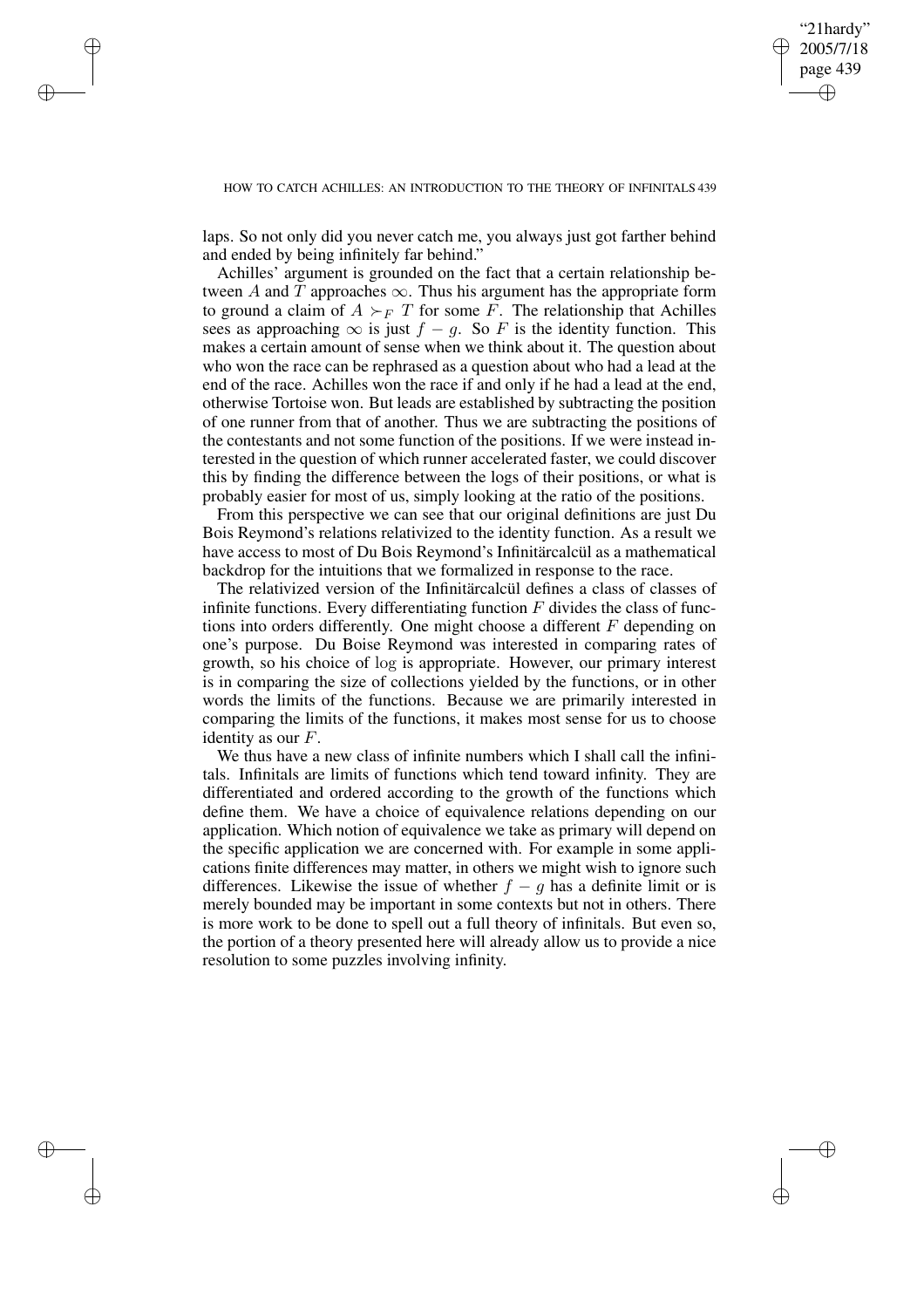"21hardy" 2005/7/18 page 440 ✐ ✐

✐

✐

### 440 JAMES HARDY

# 5.1. *What advantages do orders of infinity have?*

## 5.1.1. *Evens*

A common stumbling block for students learning about equinumerosity is the discovery that there are just as many even numbers as there are even and odd numbers combined. Even after the student clearly sees that the two sets are equinumerous, there often remains a lingering suspicion that something is amiss. To my mind, this lingering doubt points to the thesis that equinumerosity does not fully capture our pretheoretic intuitions about size. Normally we justify this doubt by pointing out that the evens are a proper subset of the naturals. Thus there must be more naturals than evens because the set of naturals contains all of the evens and then some more. One nice result of the theory of infinitals is that we can give some basis to this intuition without needing to undermine the claim that the two sets are equinumerous.

Suppose you have a bag of marbles, only some of which are red, and you wish to demonstrate that there are more marbles than there are red marbles. You might lay the marbles out in a row and begin counting through them keeping a simultaneous tally of how many marbles there were as you went along versus how many red marbles there were. It's easy to see that in the finite case, this procedure will always give the right answer. As long as some of the marbles aren't red, then no matter how you count through the marbles, eventually the tally of marbles will become and remain greater than the tally of red marbles. It turns out that this is also true in the infinite case. Even if you have an infinite bag of marbles with at least one that isn't red, any way of counting through the bag will yield a marble tally that is eventually greater than the red tally. If there are an infinite number of non-red marbles, then the difference between the two tallies will approach infinity.

So as long as  $B$  is a proper subset of enumerable  $A$ , any way of counting through  $A$  while keeping a simultaneous tally of  $B$  will yield the result that the number of  $a \in A \succcurlyeq$  the number of  $b \in B$ 

In general we'll say that a function  $f$  tallies an enumerable set  $A$  inside an ordered set O just in case for all  $o \in O$ ,  $f(o)$  = the number of  $a \in A$  such that  $a \leq o$ .

It is not too difficult to prove the following theorem:

*Theorem* 3: Let  $F$  *and*  $G$  *be enumerable sets such that*  $G \subset F$ *, let*  $O$  *be any enumeration of* F*, and let* f *and* g *be functions that tally* F *and* G *in* O *respectively. In such a case*  $f \geq q$  *and if*  $\overline{F} - G$  *is infinite, then also*  $f \geq q$ *.* 

Obviously neither  $f$  nor  $g$  ever decrease. But  $f$  has the further property that it always increases, *i.e.* that if  $x > y$  in O, then  $f(x) > f(y)$  while for

✐

✐

✐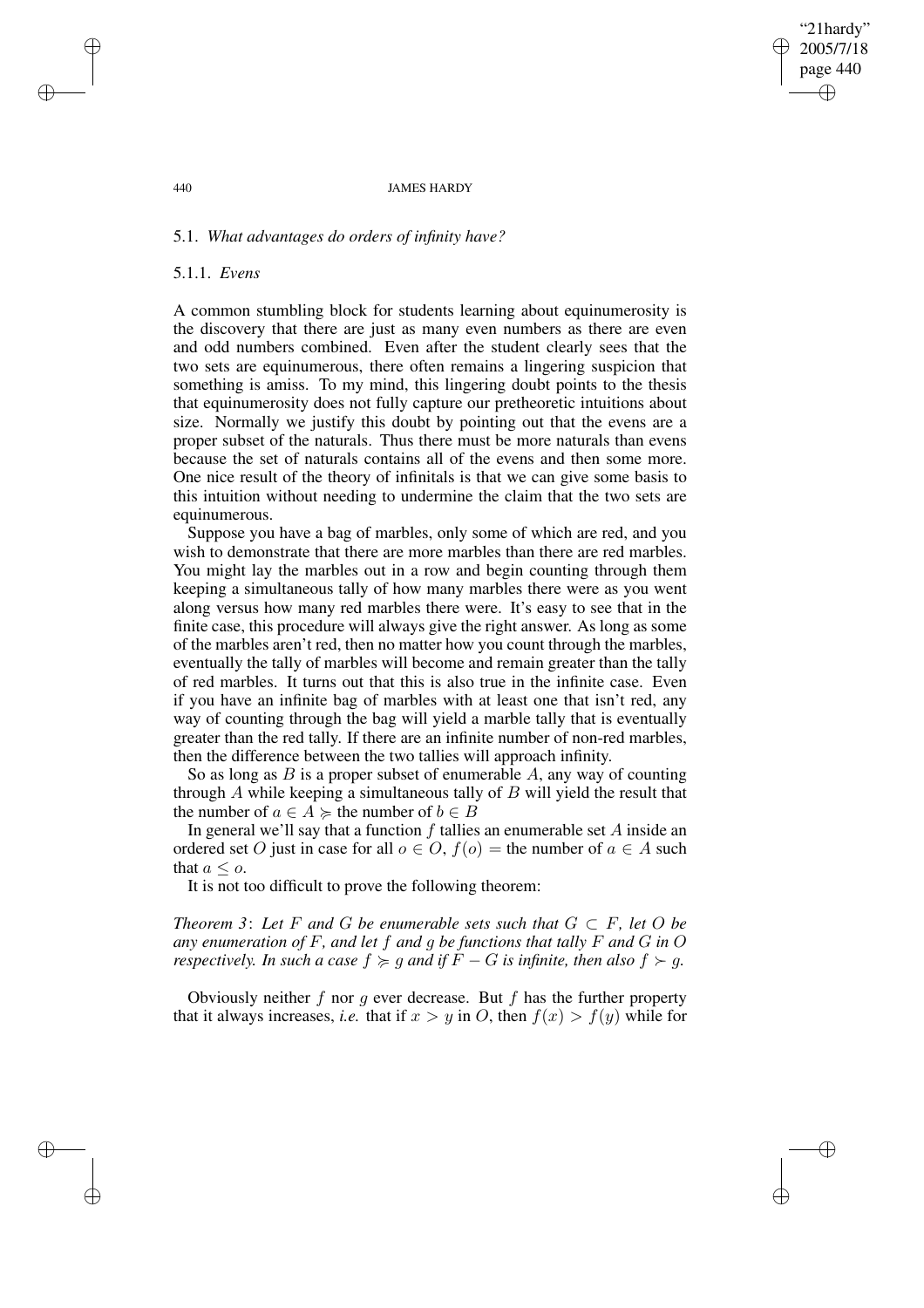✐

✐

✐

✐

✐

g it is merely true that  $g(x) \ge g(y)$ . So once the first non-G is counted, f will become greater than  $q$  and remain so ever after.

The important point here is that the tally function for  $F$  outstrips the tally function for  $G$  no matter what  $O$  you pick. This is achieved by requiring that O be an enumeration of  $F$  and not just one that includes  $F$ . We can extend the concepts by relaxing the relationships between  $F$ ,  $G$ , and  $O$  so that  $F$ and G are both subsets of of some enumerated set O but not necessarily of each other. In this more general case we will still find that if G is a proper subset of  $F$  then  $f$  will outstrip  $g$  no matter what enumeration is picked for O. However, when neither  $F$  nor  $G$  is a proper subset of the other, then the ordering of O makes a difference. There are, for example, enumerations of the natural numbers in which the tally functions for the primes and the evens keep pace with each other.

In cases where neither  $F$  nor  $G$  is a subset of the other, our intuition about which is bigger will depend upon whether there is some ordering which is more "natural" than the others. In the case of numbers, it may often be argued that the standard orderings are the most natural. So we may want to claim that there are more even numbers than primes because the tally function of the evens outstrips the tally function of the primes in the standard enumeration of the natural numbers. Of course there are orderings for which this is not true. Technically we can only say that the number of evens in the standard ordering is a greater infinital than the number of primes in that ordering. Still, the "naturalness" of the standard ordering is sufficiently strong that we may in general take it as the supposed background ordering and simply say that there are more evens than primes.

Sometimes, however, there is an ordering that is sufficiently more natural than any other that it can be taken as the only relevant ordering. This may happen, for example, when we are concerned with events that unfold over time such as the race between Achilles and Tortoise. There are orderings of the laps in which the tally functions for Tortoise and Achilles have the same limit, and even orderings on which Tortoise's tally function outstrips that of Achilles. However, these orderings are not plausible bases for answering the question of who won the race as run.

Infinitals are not without limitations however. For example, intuitively we might want to say that there are fewer real numbers whose first digit (in standard decimal notation) is 1 than there are Reals whose first digit is not 1. After all for every Real that begins with 1 there are nine other reals that are exactly like it except that they begin with another numeral. However, our theory cannot underwrite this intuition using the standard ordering of the reals. This is because any function which counts through the two sets will have an infinite value for every argument. Furthermore, if we take the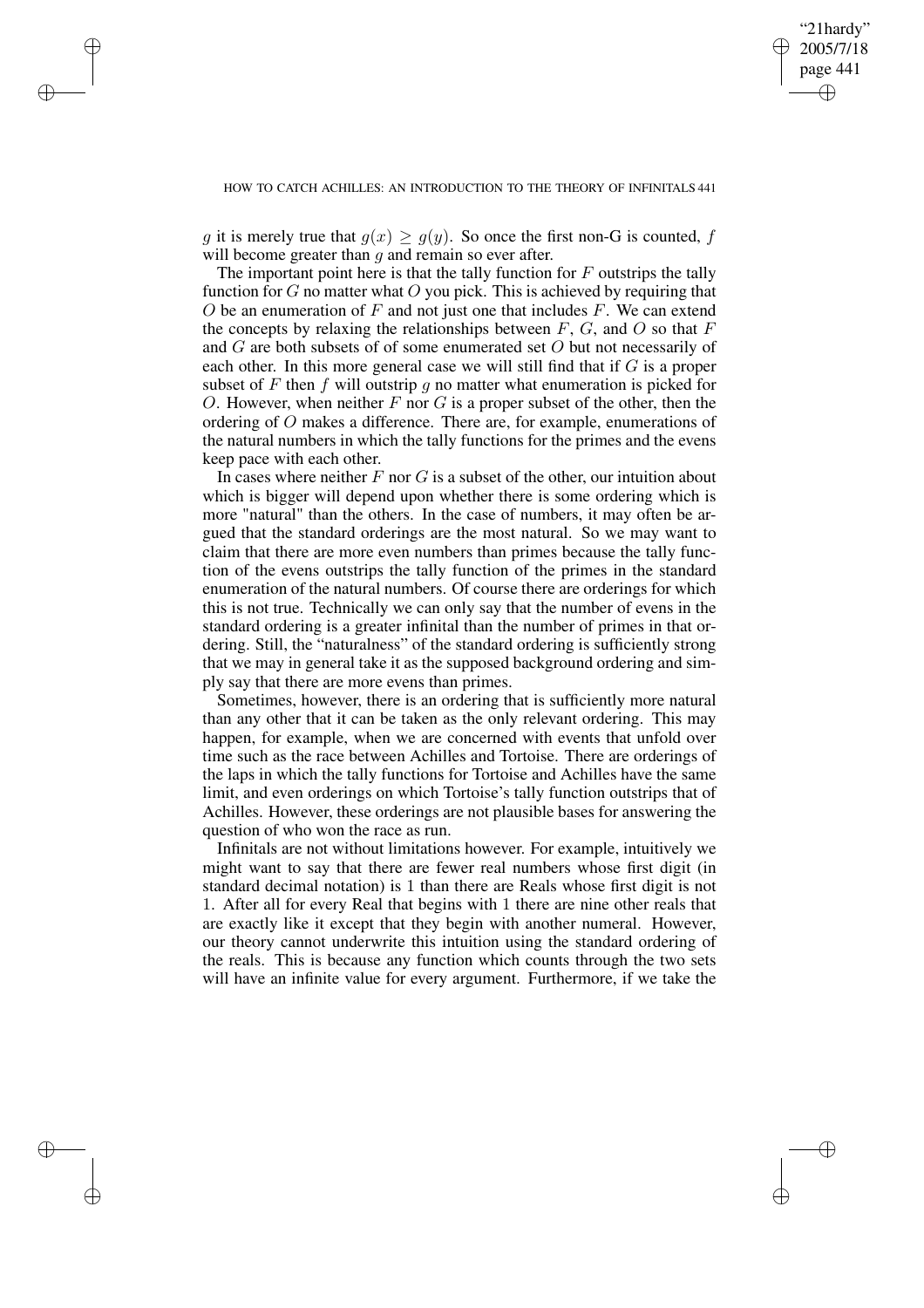"21hardy" 2005/7/18 page 442 ✐ ✐

✐

✐

#### 442 JAMES HARDY

infinite values to be cardinal numbers, then the values are the same. In general, the theory of infinitals thus far developed can only compare countable collections, for it's arguments and values must be finite.

## 5.1.2. *Time-Share Hell*

Imagine that you and I find ourselves standing before the Pearly Gates awaiting our assignment to Heaven or Hell. St. Peter looks at us and says "Well neither of you have been good enough to get into Heaven, but you haven't been bad enough to spend the rest of eternity in Hell either. So I'll let you share one spot in Heaven and one in Hell. When one of you is in Heaven, the other will be in Hell and you can switch back and forth. You two work out a schedule for switching, just make sure it's fair in the end." While we are trying to agree on a schedule, I propose the following to you. "You can spend your birthday in Heaven, I'll spend it in Hell. The other 364 days per year, I'll be in Heaven and you'll be in Hell. And just to show you how fair I'm being, you can be in Heaven on Leap Day too."

Now I take it as obvious that no one would agree to my proposal. But notice that since Heaven and Hell stretch for all eternity, the total number of days we each spend in Heaven and Hell ends up being equal, at least as far as cardinality is concerned. We each spend  $\aleph_0$  days in heaven. But clearly what is important here is that at any point prior to eternity, I am ahead of you. We are, in a sense, back to the situation of the Race. I start out ahead and then keep getting farther and farther ahead. Here the progression of time provides the natural ordering within which our respective time in Heaven is tallied. Despite the fact that the number of days we spend in heaven will have the same cardinality, you can object to my proposal on the grounds that my days have a greater infinitality. Clearly this is the result our intuitions demand. If we had the power to reorder the days we could intersperse your birthdays with the other days so that you spent every other day in heaven. You would probably find such a reordering preferable to the original.

One way of thinking about this scenario is in terms of utility functions. For simplicity's sake, let's assume that each day in heaven adds 1 to our store of utility, while each day in hell subtracts one. On an alternating schedule, our utility stores would always be between  $+1$  and  $-1$ . But on my proposal your utility store would tend to  $-\infty$  while mine would tend to  $+\infty$ . Cardinality alone cannot capture or explain the fact that my proposal would make you increasingly miserable and me increasingly happy. But infinitals can make perfect sense of it. What matters in this case is not so much how many days are spent in heaven, but how those days are arranged.

✐

✐

✐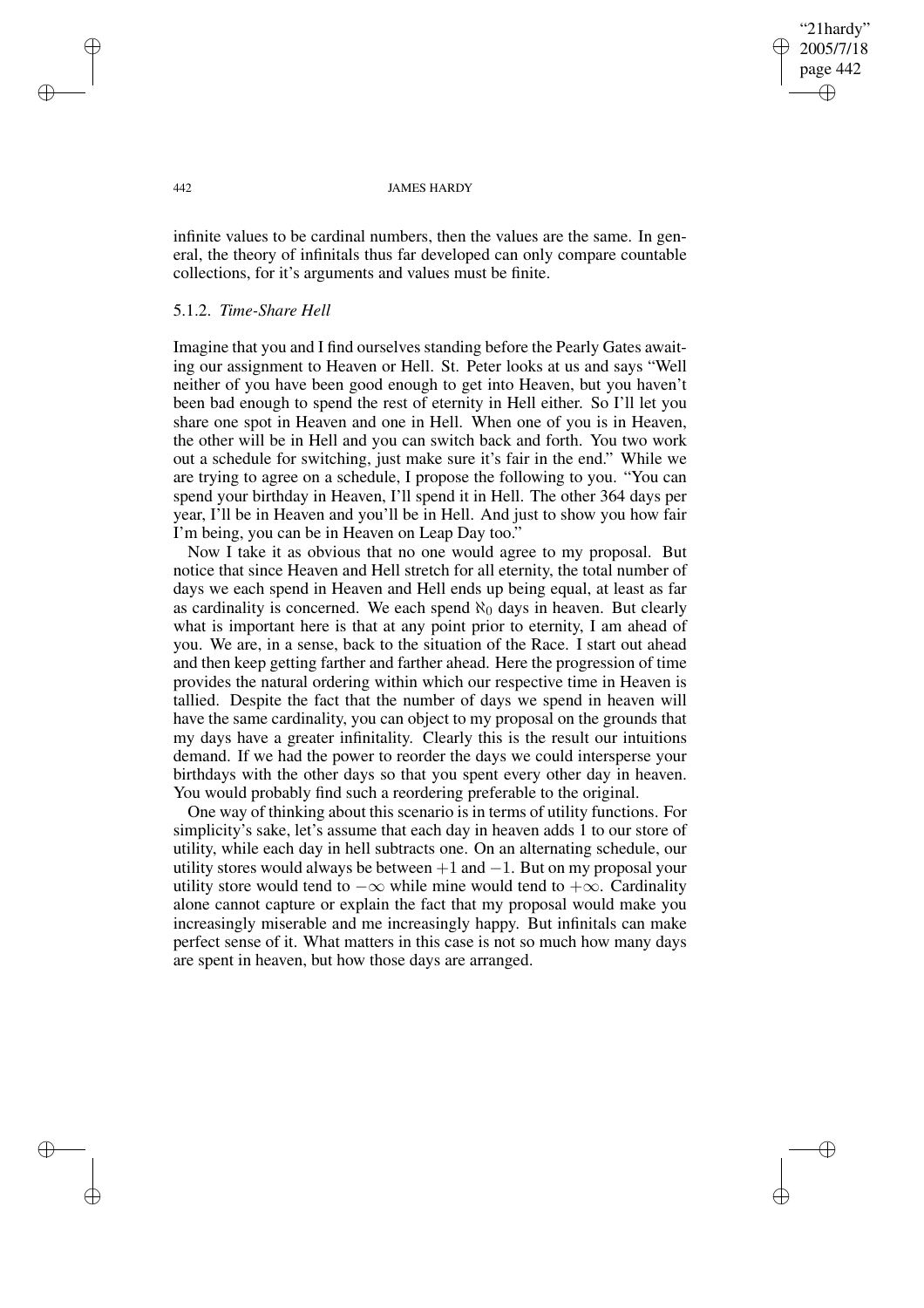✐

# 5.1.3. *Arithmetic*

✐

✐

✐

✐

Another nice feature of infinitals is that they have a very intuitive arithmetic. Since infinitals are limits of functions, their arithmetic is simply the arithmetic of functions. To carry out an arithmetic operation on infinitals one simply carries out the corresponding operation on the underlying functions. Because of this, the arithmetic is very natural.

For example, if  $F$  and  $G$  are the infinital limits of the functions  $f$  and  $g$ respectively, then  $\mathsf{F} + \mathsf{G} = \lim (f + g)$ . Because of this the sum of any two infinitals is greater than either of them. This result does not hold for cardinal arithmetic. The sum of two infinite cardinals is just the larger of the two. So infinital addition acts more like finite arithmetic than does cardinal addition.

Subtraction deserves special mention because the contrast with cardinal arithmetic is especially acute. Specifically,  $\aleph_{\alpha} - \aleph_{\alpha}$  is not well defined. Removing an infinite number of members from an infinite set may yield a zero membered set, a finitely membered set, or a set with infinite members depending on which members are removed. In order to know the result, one needs to know which members are removed, not merely the cardinality of the members removed. But this is just to say that infinite cardinals do not capture all of the relevant information. In this way, infinite cardinals do not behave very much like finite cardinals. Finite subtraction depends only on the number of things removed, not on their identity. Infinital subtraction, however, does behave like finite subtraction. For infinitals  $\mathsf F$  and  $\mathsf G$ ,  $\mathsf F$  –  $\mathsf G$ has a determinate value. Just what that value is, will of course depends on what F and G are, but each pair of infinitals has a determinate difference. Furthermore, we get the nice results that  $F - F = 0$  and that  $F - G =$  $-(G - F)$  as with finite subtraction.

As my mention of negative infinitals suggests, operations that are well defined on finite numbers typically will be well defined on infinitals. This nice parallel with finite numbers makes infinitals very intuitive to work with.

## 6. *Conclusion*

I have argued that the common notions of cardinality and ordinality do not exhaust our pretheoretic conceptions of size. In certain cases we have a strong intuition that one collection is larger than another despite the fact that the two collections are equinumerous and have the same ordinality. I have presented the basics of a theory of infinitals, based on the work of Paul du Bois-Reymond, and argued that it is able to underwrite these intuitions. I